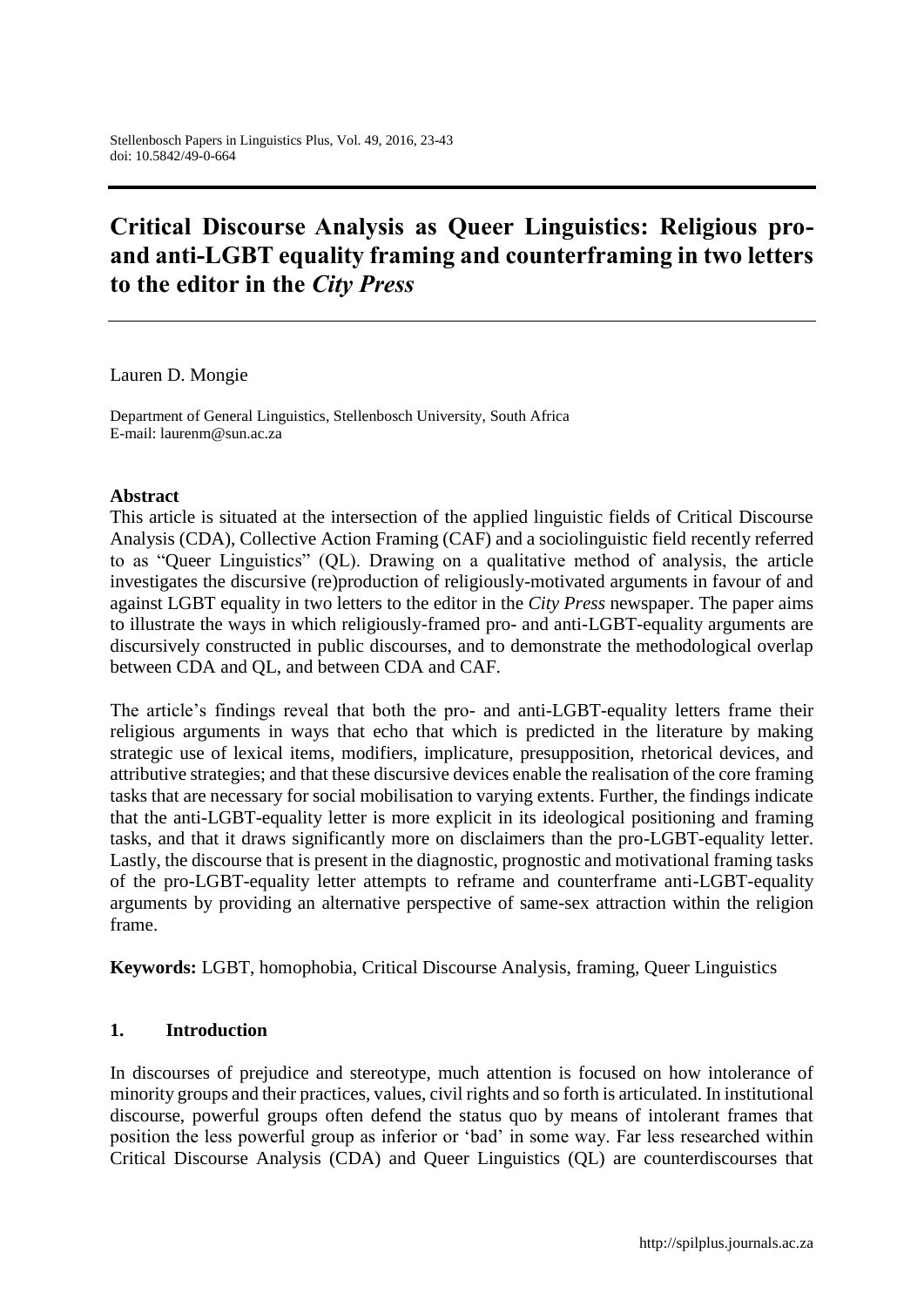proclaim and encourage tolerance of minority groups that are socially marginalised. Nevertheless, in opposition to religiously-framed discourses of intolerance, discourses of tolerance have developed which encourage inclusion rather than exclusion, and appreciation of difference rather than "othering" and disowning. An essential aspect of such discourses of tolerance entails a confrontation of the way in which intolerant arguments are framed, which often entails counterframing the argument by challenging the contents of arguments put forth by members of the out-group and providing alternative perspectives within the same frame.

Drawing on qualitative methods of analysis from the fields of CDA and CAF, the article investigates the discursive (re)production of religiously-motivated arguments in favour of and against LGBT equality in two letters to the editor in the *City Press* with the aim of answering the following research questions:

- 1. What are the discursive characteristics of religiously-framed pro- and anti-LGBTequality arguments in letters to the editor in the *City Press*?
- 2. How are religious counterframes used to challenge homophobic and heteronormative ideologies in letters to the editor in the *City Press*?
- 3. How are the core framing tasks implemented in the religiously-framed pro- and anti-LGBT-equality arguments in letters to the editor in the *City Press*?

The purpose of answering these research questions is to illustrate the ways in which religiouslyframed anti-LGBT-equality arguments and religiously counterframed pro-equality arguments are discursively constructed in public discourses and how these discursive constructions constitute the core framing tasks that are needed for social mobilisation, and to demonstrate the methodological overlap between CDA and QL, and between CDA and CAF.

## **2. Rationale**

My focus on religious framing and counterframing is motivated by the fact that the most popular anti-LGBT equality frame in South African media centres on the argument that homosexuality is incompatible with Christian and in some cases also Muslim and/or Hindu values (Cilliers 2007:340). This frame, which Afshar (2006:71) labels the "homosexuality is wrong" frame, is typically based on the argument that God's creation of one man and one woman demonstrates the fact that God did not create same-sex attraction, and that it is therefore not inherent and unnatural. This argument leads to the conclusion that individuals "choose to be gay" (Afshar 2006:72), and that they can therefore be "healed" from or "condemned" for their "wrong choice". Such framing of same-sex attraction as a choice lessens the likelihood that adherents to this frame will accept LGBT rights as basic human rights that rest on natural features such as gender and race, and that as such are worthy of constitutional protection.

While a review of the available literature reveals a noteworthy absence of studies that examine the portrayal of same-sex attraction in the South African media, what has been written (cf. Reid and Dirsuweit 2002; Walter 2006; Wells and Polders 2006; Cilliers 2007; Nel and Judge 2008) suggests that the media has achieved little in countering homophobia in traditional contexts. As is the case with many powerless minority groups, media coverage of LGBT South Africans has largely been characterised by silence, sensationalism, and the perpetuation of stereotypes (Cilliers 2007:334). Despite the fact that LGBT rights have been written into South Africa's Constitution for almost 20 years, the persistence of homophobic, stereotypical and minoritising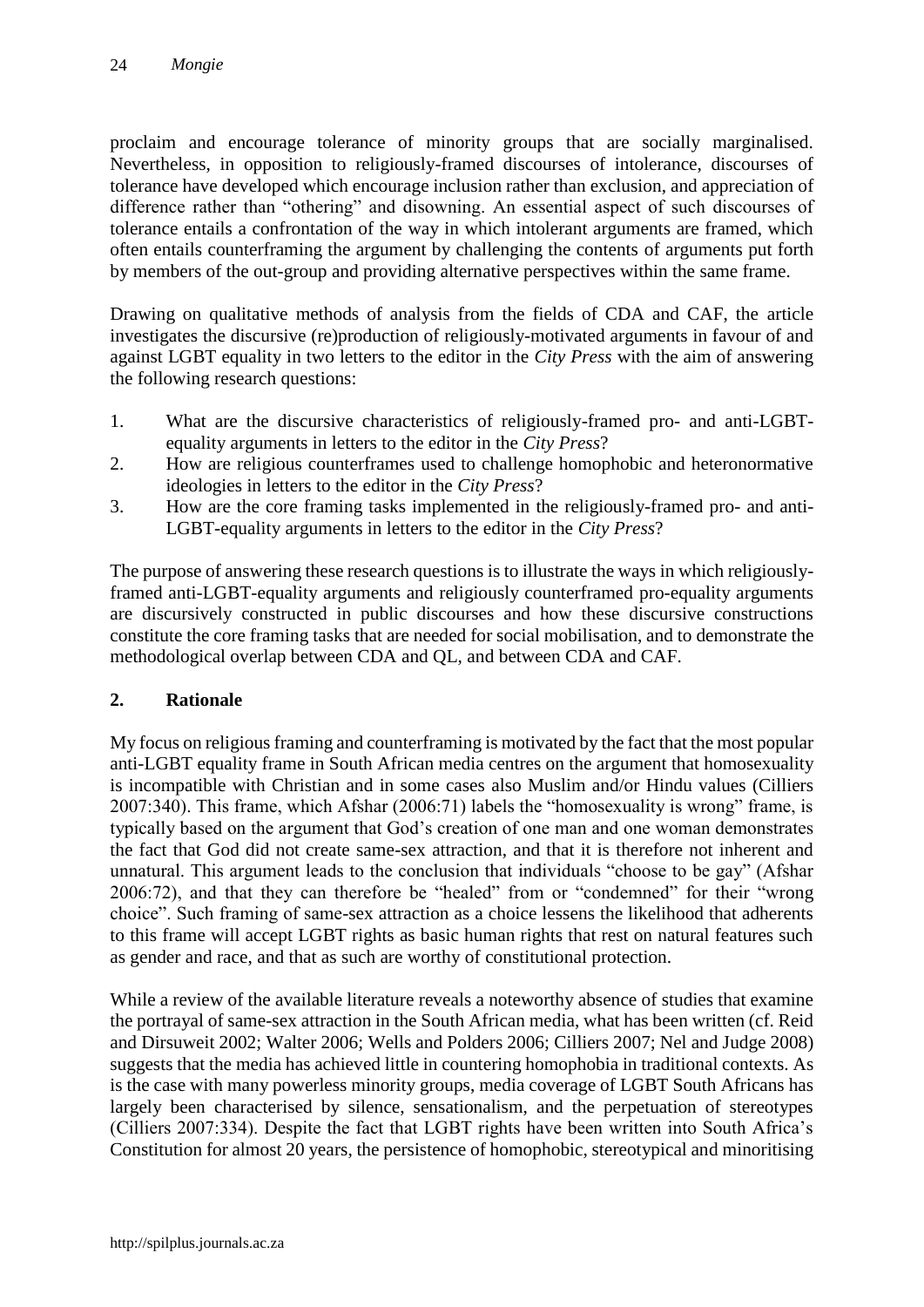views in the face of dramatic political and constitutional reforms brings to light the need to problematise the extent to which a social movement such as the LGBT liberation movement in South Africa can ever be said to have achieved "success".

This focus is further motivated by my own findings (Mongie 2015:15) that the religious frame is the most common way in which arguments against LGBT equality were framed in the corpus over a period of 26 years; that this frame was implemented with increasing frequency in the years following South Africa's transition to democracy; and that this frame was by far the most contested, as 47% of the religion frames in that corpus were used to express attitudes against LGBT equality, while 39% were used to express attitudes in favour of LGBT equality. This finding highlights a feature of framing that is not discussed extensively in the literature, namely the fact that a single frame is often used extensively in arguments both in favour of and against a given phenomenon. My focus on religious framing is further motivated by the fact that a pervasive patriarchal Christian ethic that views same-sex sexual encounters as sinful and wrong compounds anti-LGBT sentiments, leading to homophobic reactions to LGBT equality to be seen by many as "upholding religious beliefs and therefore something to be proud of and actively encouraged" (Butler, Alpaslan, Strumpher and Astbury 2003:6). Thus, despite having adopted one of the most liberal constitutions in the world, there remains a strong disconnect between the values enshrined in the Constitution and the attitudes expressed in daily discourse (Msibi 2012:518), particularly when the attitudes are influenced by religious considerations (Adamczyk and Pitt 2009:339). This is especially true in South African townships, where Christianity and heterosexuality are seen by many as "compulsory" elements of identity (Msibi 2012:527).

## **3. Theoretical framework**

Both theoretically and methodologically, this study takes CDA as its primary theoretical framework. In doing so it follows the analytic methodology developed by van Dijk (1985) in his investigation of the relationships between discourse and identity construction, discourse and social reality, and discourse and power. Van Dijk's (1985, 1991, 1993, 1995, 1998, 2001, 2003, 2007) analytical methodology draws on Goffman's (1974 cited in Reese 2003:7) conceptualisation of 'framing', which refers to the process of "select[ing] some aspects of a perceived reality and mak[ing] them more salient in a communicating text, in such a way as to promote a particular problem definition, causal interpretation, moral evaluation, and/or treatment recommendation", in the sense that discursive strategies are viewed as realisations of mental models that vary from one individual to another. The selection of CDA as a form of QL is motivated by the political nature of South Africa's LGBT liberation movement, and by the role of the mass media as an instrument of ideological socialisation. Surprisingly, a search of the available literature indicates that very few studies have been done in which a CDA approach has been applied to the analysis of homophobic and heteronormative media discourse, and that none have applied a CDA approach to the investigation of LGBT liberation discourse, nor to the framing of heteronormativity and homophobia. As mentioned above, this study locates itself in the field of QL as a result of its poststructuralist focus on the relationship between language and sexuality, and its critique of homophobic and heteronormative discourses. More specifically, the study adopts the Queer Linguistic view that homophobia and heteronormativity are discursively (re)constructed and challenged in media discourse through strategic framing processes (Motschenbacher 2011:152).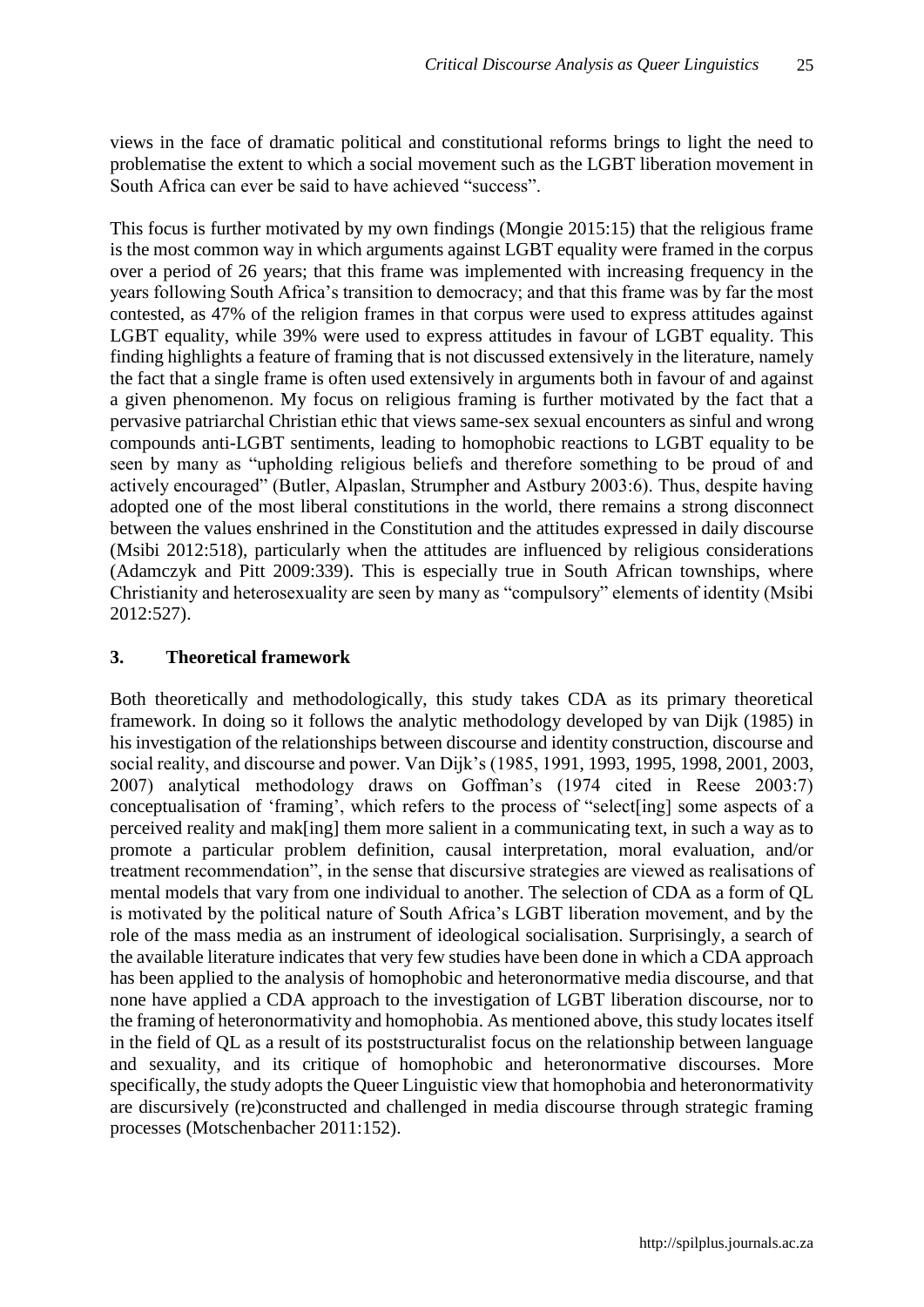Although only a handful of QL studies (cf. Baker 2005, 2006, 2008 cited in Motschenbacher 2011:166) have made use of CDA theory and methodology, the shared interest in the discursive reconstruction of identity categories in dominant discourses makes the two highly compatible. This compatibility is evident in the shared influences of QL and CDA, which include Foucault (1978 cited in Motschenbacher 2011:154), Butler (1990, 1993 cited in Motschenbacher 2011:156), and Derrida (1976 cited in Motschenbacher 2011:157), all of whom draw attention to the role of public discourses in constructing particular versions of reality, and the constructed nature of identity categories such as gender and sexuality. Further, QL and CDA share the antiessentialist view that discourses of sexuality are relevant to all members of society (Motschenbacher 2011:158), and an ethnographic approach in which researchers do not attempt to distance their research from their political motivations (Motschenbacher 2011:159), but rather make these motivations explicit. Another overlap between CDA and QL is visible in their methodological approaches, as both recognise the value of combining quantitative and qualitative methods of analysis, viewing dominant discourses as ones that leave "more linguistic traces" than others (Motschenbacher 2011:167). Given the compatibility of the critical agendas of CDA and QL, Motschenbacher (2011:166) expresses surprise at the lack of studies that take a CDA approach to QL, saying that "it is remarkable that critical discussions of heteronormativity have so far been neglected in [Critical Discourse Analytical] approaches".

In addition to CDA as a form of QL, this article also draws upon theoretical concepts related to Collective Action Framing (CAF) from the field of Social Movement Theory. This is due to the extent to which social movements are constructed discursively, as well as the extent to which strategic discursive framing has been demonstrated to influence public opinion by selectively simplifying and filtering readers' perceptions of the social issue under discussion, which has led it to be seen as a key resource with "emancipatory potential" (Klein, Byerly and McEachern 2009:334) that plays a critical role in determining the outcome of a social movement (Gamson 2004:233). Central to this approach is its recognition of the fact that social mobilisation counts as successful if it has achieved the discursive (re)production of consensus and mobilisation (Klandermans1984 cited in Snow and Benford 1988:199). Theorists working with CAF outline three "core framing tasks" that ensure the attainment of these two goals, namely diagnostic framing, prognostic framing, and motivational framing, which together characterise a social movement's collective action frame (Benford and Snow 2000:615). Diagnostic framing is the process by which a social movement introduces its "cause" to the public agenda. This typically involves the (re)production of an "injustice" component, which identifies "the victims of a given injustice" and the nature of their suffering (Benford and Snow 2000:615), as well as an "attributional" component, which identifies the individuals and/or institutions that are responsible for the injustice. The second core task of a social movement is that of prognostic framing, in which a solution to the injustice identified in the first task is proposed and a rationale for the proposed solutions is provided. The final core framing task of a social movement is that of motivational framing, in which the movement attempts to mobilise its constituents by persuading them that they can and should change social reality by enforcing the proposed solutions to the topicalised injustice (Snow and Benford 1988:202). Diagnostic and prognostic framing often involve counterframing of the diagnostic and prognostic frames put forward by oppositional social movements, which entails "attempts to rebut, undermine, or neutralise a person's or group's myths, versions of reality, or interpretive frameworks" (Benford and Snow 2000:626) by providing alternative perspectives within the same frame. The combination of CDA and CAF provides a way of linking various linguistic strategies that are present in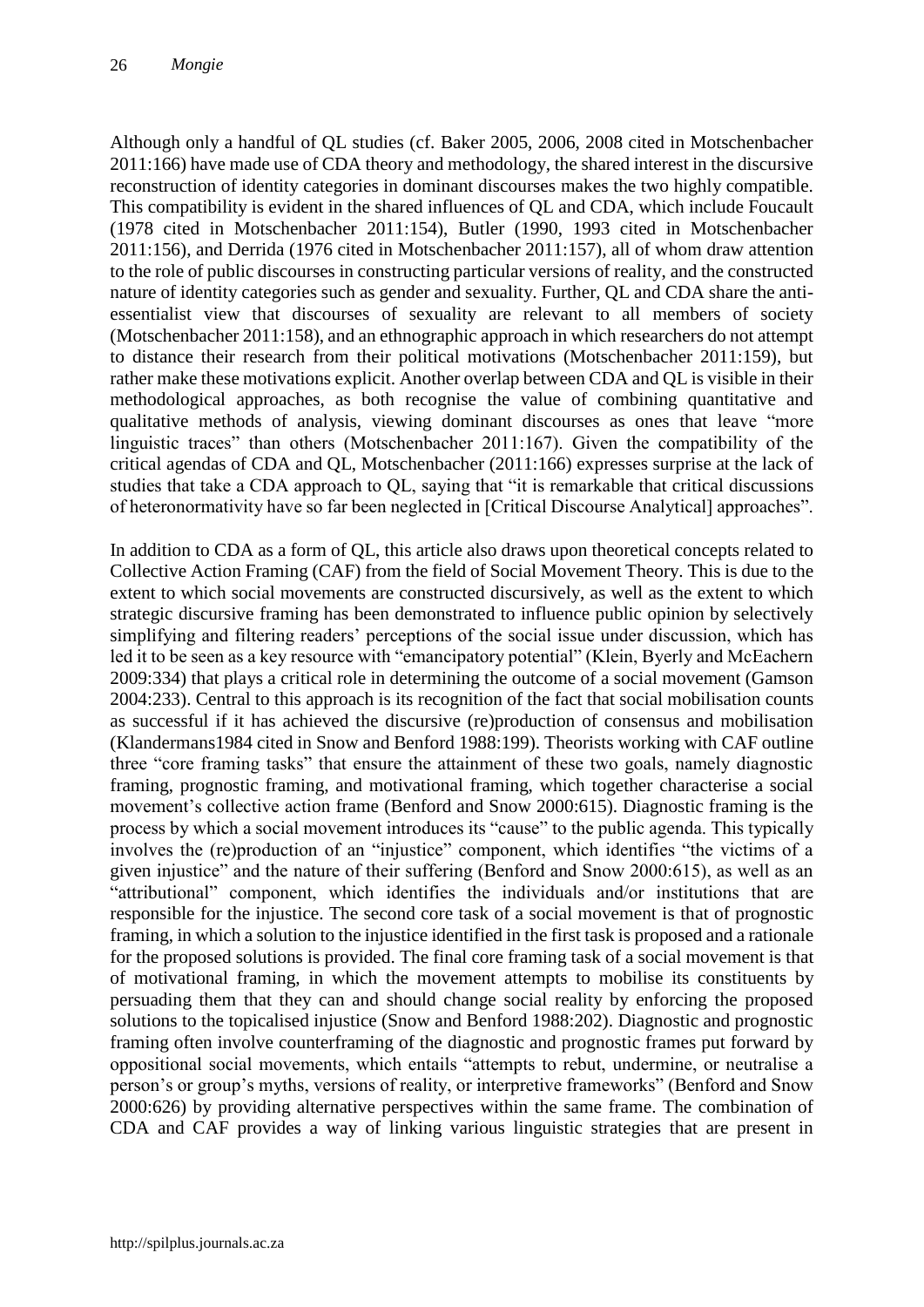discourses in which sexuality is topicalised in news media texts to both productive and consumptive discursive processes (Pan and Kosicki 1993:55).

In addition to the frameworks discussed above, the article draws on Afshar's (2006:71) analysis of the "homosexuality is wrong" frame, which is typically based on the argument that God's creation of one man and one woman demonstrates the fact that God did not create same-sex attraction, and that it is therefore not inherent and unnatural. This argument leads to the conclusion that LGBT individuals "choose to be gay" (Afshar 2006:72), and that they can therefore be "healed" from or "condemned" for their "wrong choice". Such framing of samesex attraction as a choice lessens the likelihood that adherents to this frame will accept LGBT rights as basic human rights that rest on natural features such as gender and race, and that as such are worthy of constitutional protection. A second popular variant of the "homosexuality is wrong" frame cites the argument that same-sex attraction is unnatural because it cannot lead to procreation. However, Dreyer (2006:164) reports that reliance on this argument has declined in recent years, as the use of birth control has limited the extent to which heterosexual sex leads to procreation. A third popular variant of the "homosexuality is wrong" frame is found in arguments that compare same-sex attraction to social taboos such as prostitution, bestiality, and incest. As is the case with both the creation and procreation arguments, this third argument is an example of negative frame bridging, as it positions traditional Christian values in opposition to LGBT rights, although an alternative perspective holds that these issues are not mutually exclusive (Afshar 2006:73).

## **4. Methodology**

 $\overline{a}$ 

This article reports on a small selection of the qualitative findings of a doctoral study (Mongie 2013) of media texts from two South African newspapers that touch on religiously-framed arguments about the social (un)acceptability of LGBT identities and LGBT equality with the aim of examining the ways in which linguistic means are used in realising the core framing tasks discussed above. The data selected for this article consist of two letters to the editor that were written by reverends of two different religious organisations and published during the 2013 study's data collection period<sup>1</sup>: one from 22 September 1996, which is used below to demonstrate the religiously-framed discursive realisation of anti-LGBT-equality arguments; and one from 18 July 1999, which is used below to demonstrate religiously-counterframed pro-LGBT-equality arguments. The period of time during which these letters were published is considered significant as it was marked by the democratisation of South Africa in 1994 following the end of apartheid, which provided a political opportunity structure amenable to LGBT mobilisation (Croucher 2002:329).

All publications in the corpus were considered for qualitative analysis and the selection was made based on a number of criteria, namely (i) the extent to which the publication makes use of religious frame(s), (ii) the extent to which this frame is well-implemented, (iii) the extent to which the publication incites social mobilisation, and (iv) the extent to which the publication makes use of what were identified as characterising features of religiously-framed arguments for and against LGBT liberation. The two letters that were selected for analysis below contain the largest number of phrases that constitute pro- and anti-LGBT framing tasks, respectively, and therefore illustrate many of the religious framing and counterframing strategies that are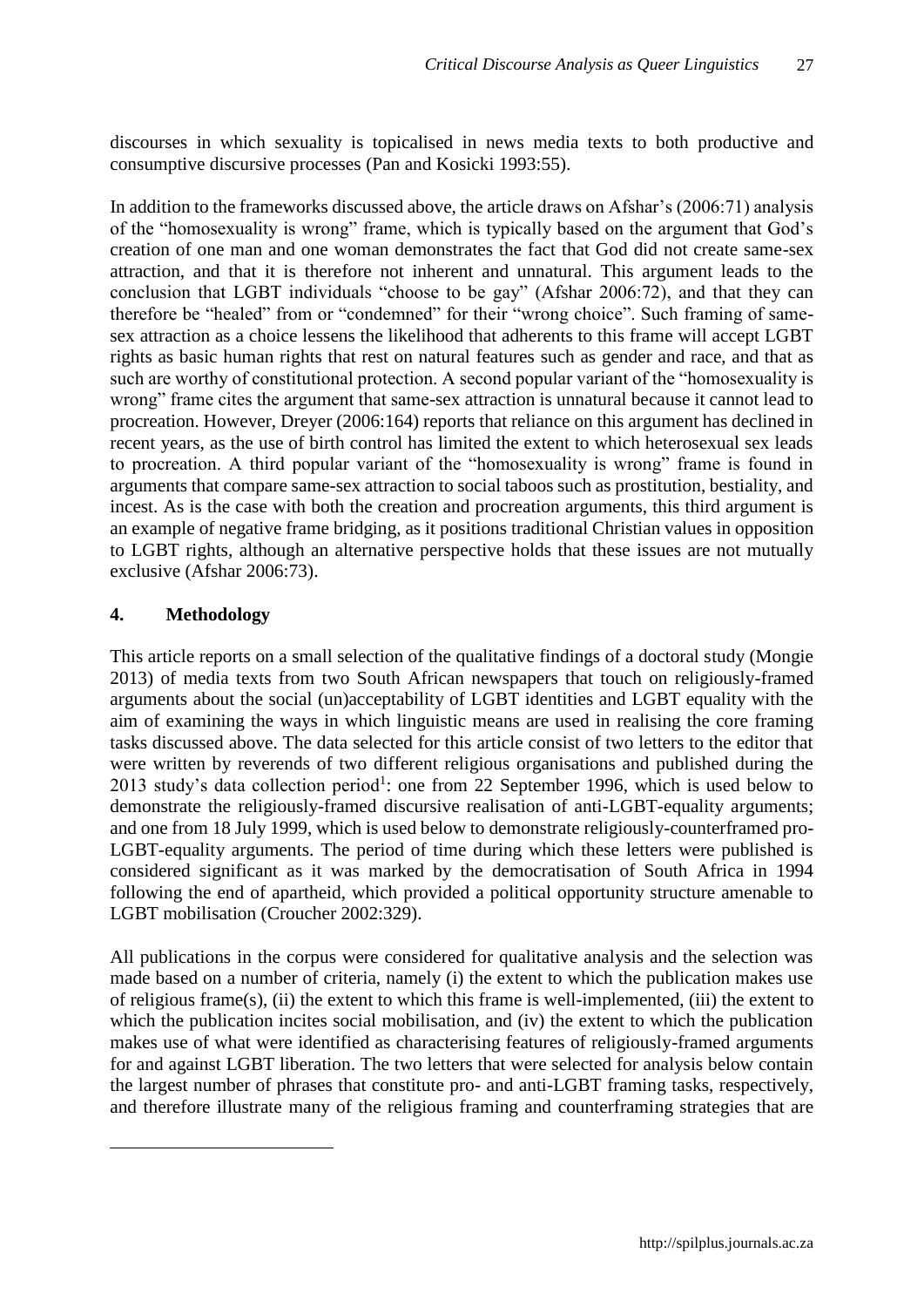discussed in the literature and were found throughout the corpus. The fact that both of the selected letters are attributed to reverends that are associated with religious organisations is also of significance in this study, as CAF theory predicts that the persuasiveness of a particular argument in determining values is linked to the perceived status, knowledge or expertise of its proponents (Snow and Benford 2000:620).

As both publications are letters published in the editorial pages rather than articles or opinion pieces, they contain more explicit framing strategies than the aforementioned text types, which are subjected to various forms of editing and censorship. Further, although letters published in the editorial pages have their own limitations, editorial pages are one of the "few dominant media spaces that allow for lengthy argumentation, presentation of evidence, and wide circulation" (Squires 2011:31), creating a "site of framing struggles" (Squires 2011:33) where "counter-discourses and reflexive moments emerge and challenge dominant frames" (Squires 2011:31).

Van Dijk's (1985, 1991, 1993, 1995, 1998, 2001, 2003, 2007) examples of the textual elements that can be studied in order to identify the discursive (re)production of ideology are used to analyse the frames that are employed in the (re)production and challenging of homophobic and heteronormative ideologies in the corpus. These textual elements span a number of linguistic categories, including individual lexical items (van Dijk 1998:31); modified propositions (van Dijk 1998:32), which includes consideration of modifiers, transitivity, disclaimers, and necessity modalities; implicature (van Dijk 1995b:268); presupposition (van Dijk 1995b:273); cohesion (van Dijk 1998:36); and rhetorical devices (van Dijk 1995a:29).<sup>2</sup> Scollon's (1997:384) analysis of attribution was added to this analytical toolbox, and the realisation of framing tasks (Benford and Snow 2000:615) is also examined in order to analyse the framing tasks and effects (Chong and Druckman 2007:104) of the textual elements described above.

## **5. Findings**

The following section presents an analysis of the textual elements that are used to articulate religiously-framed anti-LGBT-equality arguments and pro-LGBT-equality counterframes in the two selected letters. As indicated earlier, these letters were selected for qualitative analysis because they contain many of the frames mentioned above.

# **5.1 Religious framing in an anti-LGBT-equality argument**

The first publication selected for qualitative analysis is titled "Homosexuality is all in the individual's mind" (cf. Appendix A), and contains several textual elements that frame anti-LGBT-equality arguments in terms of religion. The letter was published on 22 September 1996, and has been selected with a view to illustrating the implementation of a religiously-framed anti-LGBT-equality argument. By 1996, when the letter was published, LGBT rights lobbyists in South Africa had made significant progress, as reflected in the decision of the Constitutional Assembly to entrench LGBT rights in the final draft of the Constitution. The author of this letter is identified in the by-line as Reverend Lebamang Sebidi. In the opening paragraph, the author refers to the constitutional ban on discrimination based on sexual orientation, and initially appears to be presenting a balanced account of two opposing attitudes towards LGBT liberation.

 $\overline{a}$ 

<sup>&</sup>lt;sup>2</sup> See Mongie (2013:136-144) for an extensive overview of these linguistic forms.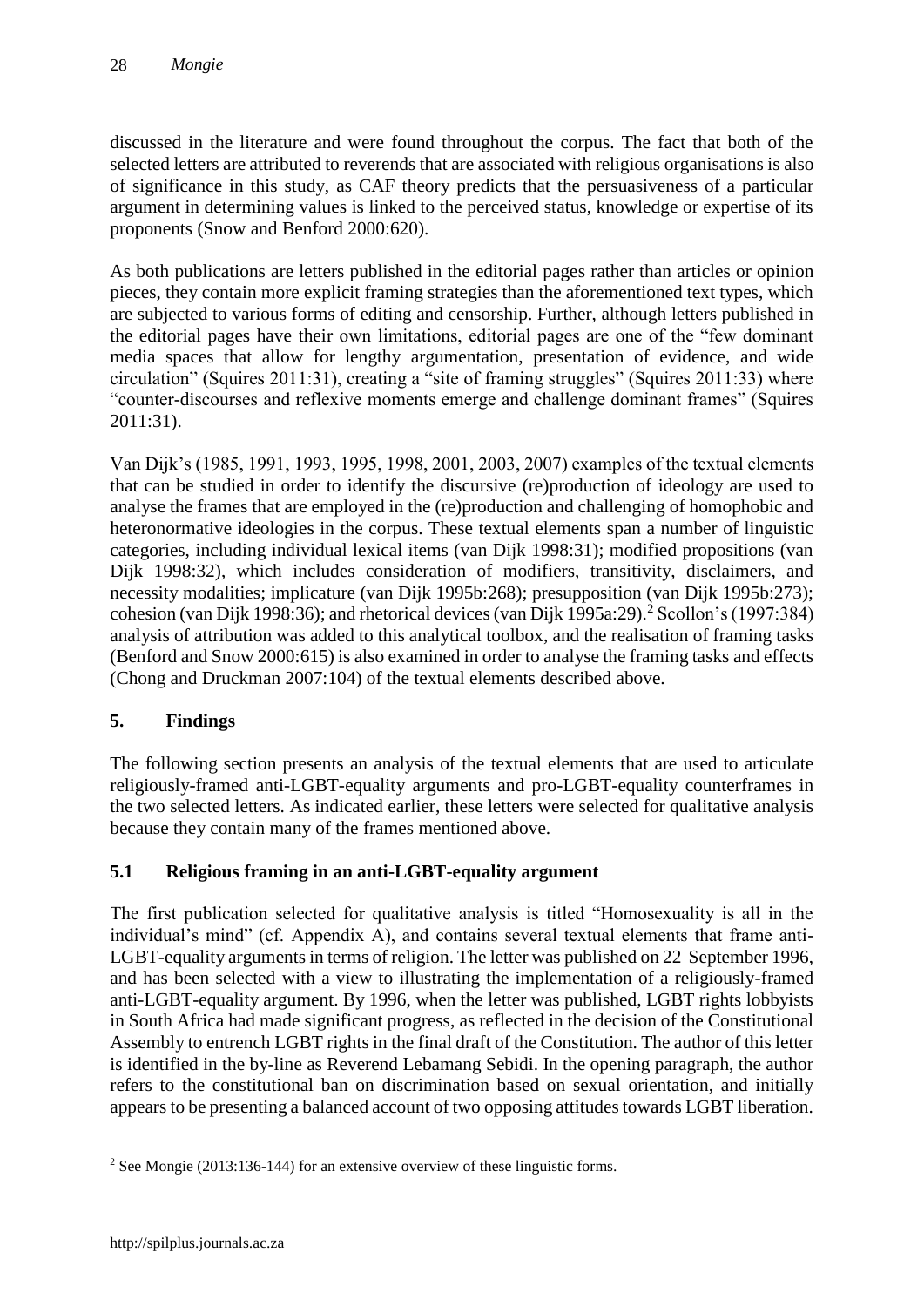However, it soon becomes apparent that he aligns himself against the LGBT liberation movement.

Consideration of the letter's macropropositions reveals that intolerant attitudes are represented in 13 of the 17 paragraphs, and that several of the typical characteristics of arguments that frame anti-LGBT arguments in terms of religion in the corpus (Mongie 2013) are found in this letter. These arguments include passages and paraphrases from the Bible that condemn same-sex attraction (lines 20-22), which, as predicted by Afshar (2006:71 cited above), frame same-sex attraction as a sinful (line 13) and selfish (line 16) choice (line 15) that "God did not create" (line 41) rather than an innate disposition. Reference is made to God's creation of one man and one woman (line 14) and the physical compatibility of male and female bodies (line 39); as well as to claims that Christians should be guided by the Bible rather than the Constitution (line 7), that same-sex attraction can be "cured" (line 50), and that same-sex attraction is perverse (line 48) and pathological (line 42). Same-sex attraction is also compared to "psychopathologies" and social taboos (line 45) such as paedophilia (line 48), kleptomania and nymphomania (line 49). Not only are intolerant arguments presented first and afforded more space in this letter, they are also foregrounded in the text and marked as important.

Individual lexical items that are used to topicalise same-sex attraction include such terms as "sinful" (line 12), "abomination" (line 19), "sodomites" (line 20), "sin" (line 35), "aberration" (line 46), and "abnormal" (line 48). Analysis of the letter's macropropositions further shows that the letter's diagnostic, prognostic and motivational framing tasks are largely based on religious arguments.

### *Diagnostic framing*

Diagnostic framing is visible in (1), as this phrase explicitly "diagnoses" the social "problem" that the writer wishes to address, namely his opinion that same-sex attraction is "sinful". Within this proposition, the lexical item "sinful" constitutes the injustice component of the diagnostic frame as it identifies the nature of the proposed social problem, and the lexical item "homosexuality" constitutes the attribution component of the diagnostic frame as it identifies "homosexuals" as the perpetrators of the alleged injustice.

(1) Homosexuality is sinful (line 13)

## *Prognostic framing*

Prognostic framing is visible in (2)-(5), as (2) and (3) identify the actors that should, according to the writer, attempt to solve the problem diagnosed in (1), namely churches and "homosexuals", while (4) and (5) offer solutions to the problem diagnosed in (1), namely adopting the "hate the sin, not the sinner" approach by somehow condemning LGBT behaviour without condemning LGBT people, and giving LGBT people psychotherapy in order to "cure" them. These framing tasks are realised through an implication that also serves as a necessity modality in (2), as the use of the word "exempt" in this context implies that the Church is under some obligation to moralise same-sex attraction, thereby implying a necessity modality. This problematisation of same-sex attraction is also realised more explicitly in (3), where the use of the modal verb "should" functions as a necessity modality that presupposes that it is unacceptable for LGBT people to stay as they are. Further, these framing tasks are realised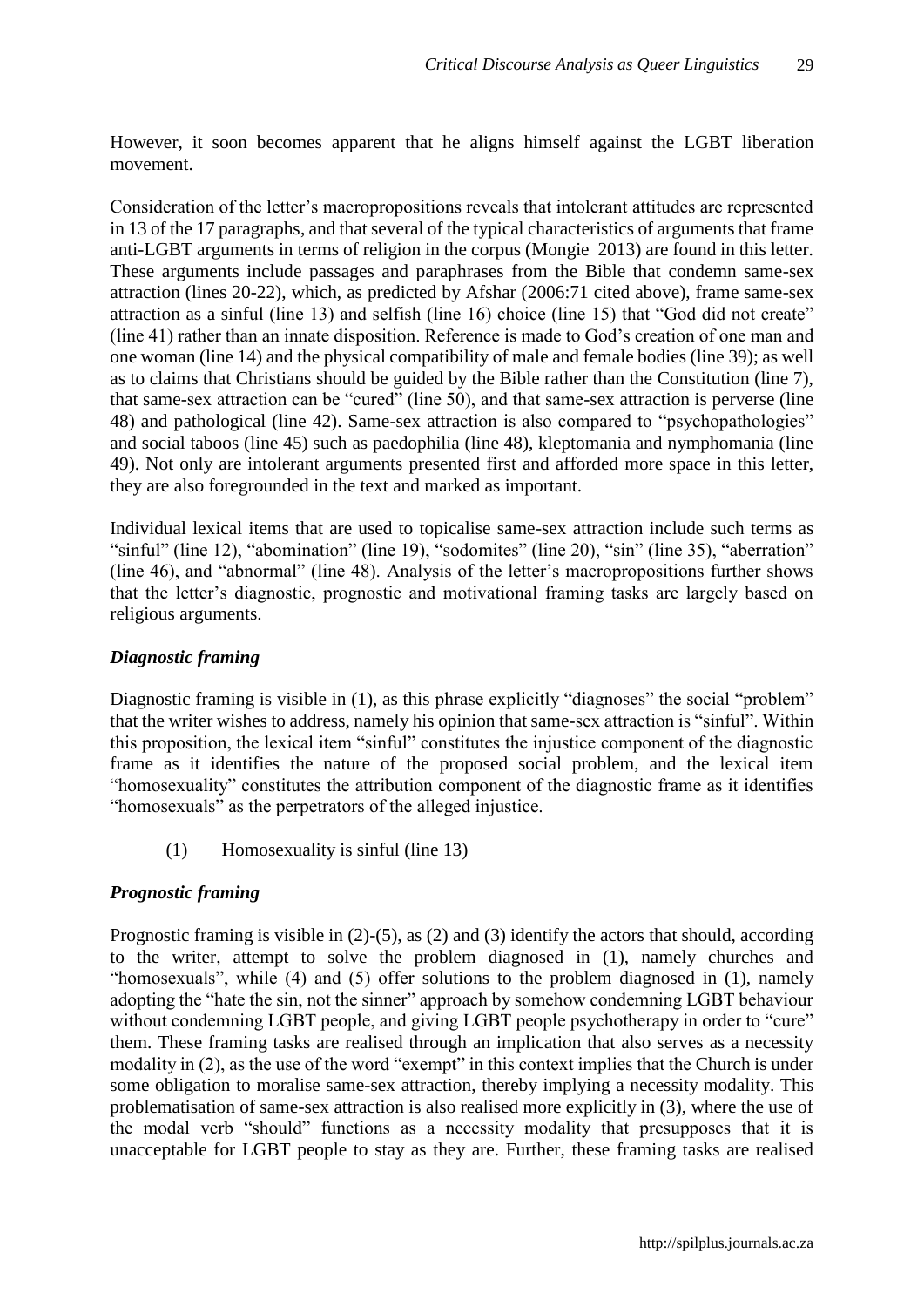through the distinction that is made between same-sex desire and same-sex sex, and through the emphasis on the "voluntary" nature of so-called "homosexual acts" in (4), which evokes the "hate the sin, not the sinner" frame. This is a form of apparent denial in which the writer attempts to minimise the harmful impact of homophobia by claiming that it does not entail the oppression, exclusion and victimisation of LGBT people, only their acts. Finally, the use of the lexical item "cured" in (5) presupposes that same-sex attraction is pathological while offering the "solution" of "psychotherapy", which can be seen as an extension of the diagnostic framing task. This presupposition is spelt out explicitly in the motivational framing task in (15) below, in which the author states that same-sex attraction "is acquired, and therefore can be cured".

- (2) this ban does not exempt churches from trying to clarify their understanding of the ethical intricacies concerning homosexuality (line 44)
- (3) What should homosexuals do, given that they are not responsible for this inclination? (line 40)
- (4) we must distinguish the inclination from the acts, which are often voluntary (lines 32-33)
- (5) it can be cured in psychotherapy (line 46)

## *Motivational framing*

Motivational framing is found throughout the letter, as evidenced in (6) to (12) below, in which the author's use of the Bible as an authorising voice compounds the expression of a religiouslyframed anti-LGBT-equality ideology throughout the letter, defends arguments that deny LGBT rights, and constructs being gay as being immoral.

In lines (23) to (29), where a more tolerant attitude is introduced, no similar attribution or citation of authority is given. The use of direct Biblical quotes in (8) and (9) is intended to lend further credibility to the intolerant tone of the letter, as the religion frame is available, accessible and applicable to a large number of readers. This "Biblical" form of motivational framing is paired with arguments that emphasise the belief that "God did not create [same-sex attraction]" in (10). The truth of these claims is presupposed by the use of the phrase "all you have to do to realise" in (11), as it constructs the claim as one that is validated by the structure of "human" genitalia". For many South Africans, adherence to Christian principles is a central consideration in deciding on values; this is important in calculating the effect of Biblical citations as authority. Further, the identification of the author with the title "Reverend" and as the executive director of the Trust for Educational Advancement in South Africa enables the author's religious and political credentials to lend further credibility to his preferred model, thereby increasing the resonance of the intolerant sentiments expressed in the letter.

- (6) It is a distortion of God's creative intent (line 14)
- (7) Biblical texts just about clinch the argument against homosexuality (line 18)
- (8) "You shall not lie with a male as with a woman" (line 20)
- (9) "Neither fornicators, nor idolaters, nor homosexuals, nor sodomites will inherit the Kingdom of God" (lines 21-22)
- (10) God did not create this inclination (line 41)
- (11) All you have to do to realise [that same-sex attraction is a "distortion of God's creative intent] is to look at the physical structure of human genitalia (lines 14- 15)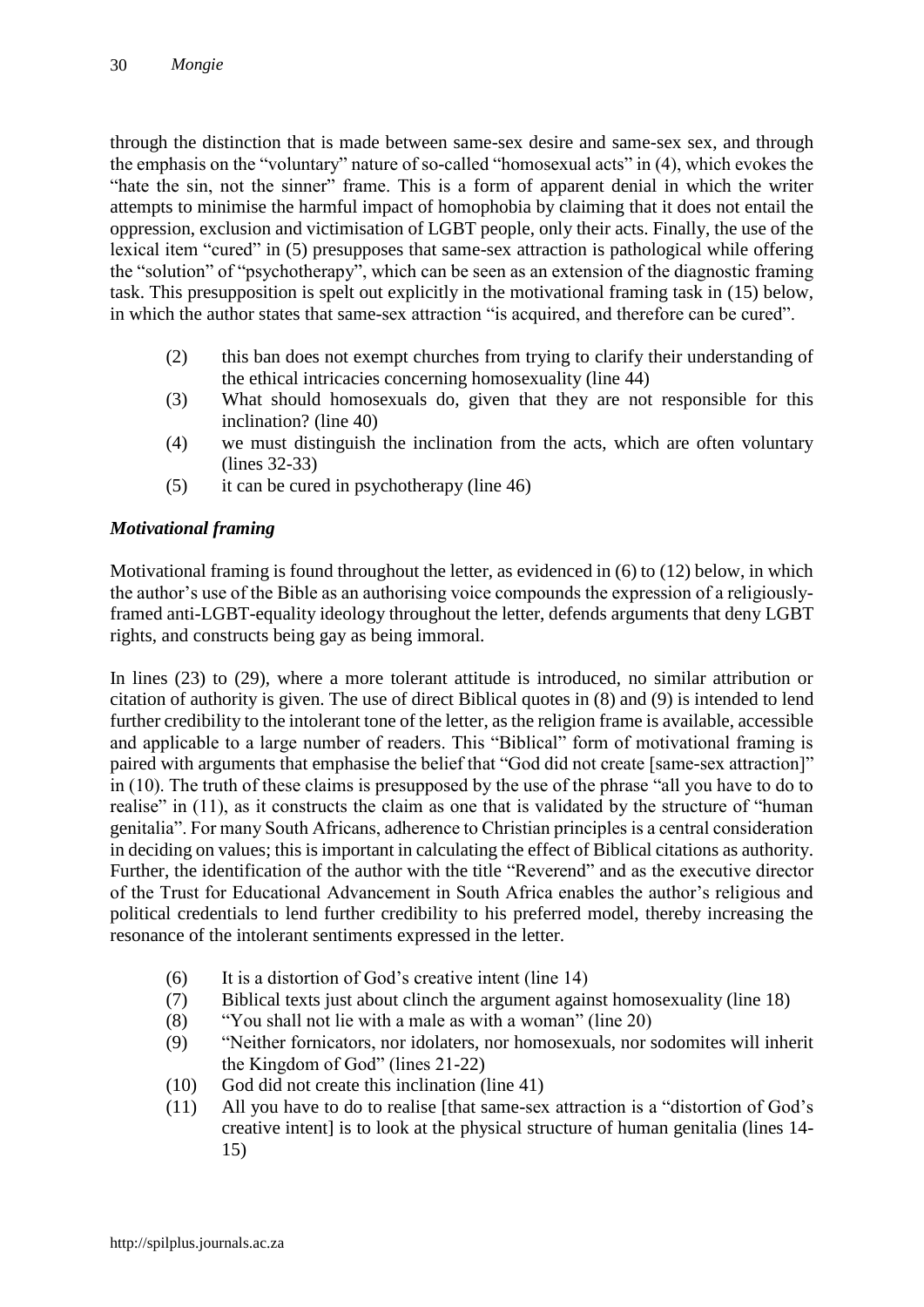Motivational framing is further realised in (12) to (17) below, as the author constructs samesex attraction as both a choice and a pathology. The modified phrase "wilfully embraced for selfish reasons" in (12) explicitly claims that LGBT people "choose to be gay", which implies that they can simply "choose to be straight", thereby forming part of the letter's prognostic framing task. In addition to framing same-sex attraction as a "sinful choice", the author's comparison between "homosexuality" and "most pathologies" in (13) and the use of the lexical items "treatable" and "state" in (14) imply that same-sex attraction is a pathology, which provides a second source of motivation for the reader. Finally, the author explicitly imposes heteronormative standards in (16), and motivates them by referring to "nature" rather than religion in (17).

- (12) Homosexuality is wilfully embraced for selfish reasons (lines 15-16)
- (13) The homosexual inclination is… like most psychopathologies acquired during the process of nurture and birth (lines 41-42)
- (14) These states may be extremely difficult to treat but they are treatable
- (15) It is acquired, and therefore can be cured (line 16)
- (16) The norm is obviously heterosexuality (line 37)
- (17) I am not speaking about sin, but about the standard of sexual acts which seems to be indicated by the physical nature of men and women (lines 38-39)

The analysis above illustrates the extent to which the core framing tasks are distributed throughout the text, as well as the extent to which the religious anti-LGBT-equality frame is realised on various discursive levels. The following section presents a similar analysis of a religiously-framed pro-LGBT-equality letter to the editor in order to demonstrate the discursive process of counterframing.

### **5.2 Religious counterframing in a pro-LGBT-equality argument**

The second publication selected for qualitative analysis is a letter titled "Time for church to speak up for gays" (cf. Appendix B). The letter was published on 18 July 1999, and has been selected for analysis on the basis of its counterframing of religious intolerance, which is primarily articulated in terms of tolerant religious arguments. The author uses religious frames with the apparent intended effect of welcoming LGBT citizens into religious communities. The letter was published during a period that saw the decriminalisation of sodomy and court rulings that guaranteed equal pension benefits to citizens and immigration rights to all, regardless of sexual orientation. By 1999, when this letter was published, the social and political landscape in the country had changed considerably for LGBT citizens following the acceptance and implementation of the new Constitution.

Consideration of the macropropositional content of the letter reveals that the author, identified as Reverend Joe Mdhlela, frames his arguments for the acceptance of LGBT equality in terms of religious marginalisation, comparing the Church's treatment of LGBT people to the treatment of black South Africans under Apartheid, and aligns himself with the LGBT liberation movement as he calls for tolerance and acceptance of same-sex attraction in South African churches. The macropropositional content further reveals that a number of the typical characteristics of arguments that frame pro-LGBT arguments in terms of religion in the corpus (Mongie 2013) are found in this letter, including arguments that men do not know the mind of God (lines 12-13); that Christians should be accepting of same-sex attraction (line 32) and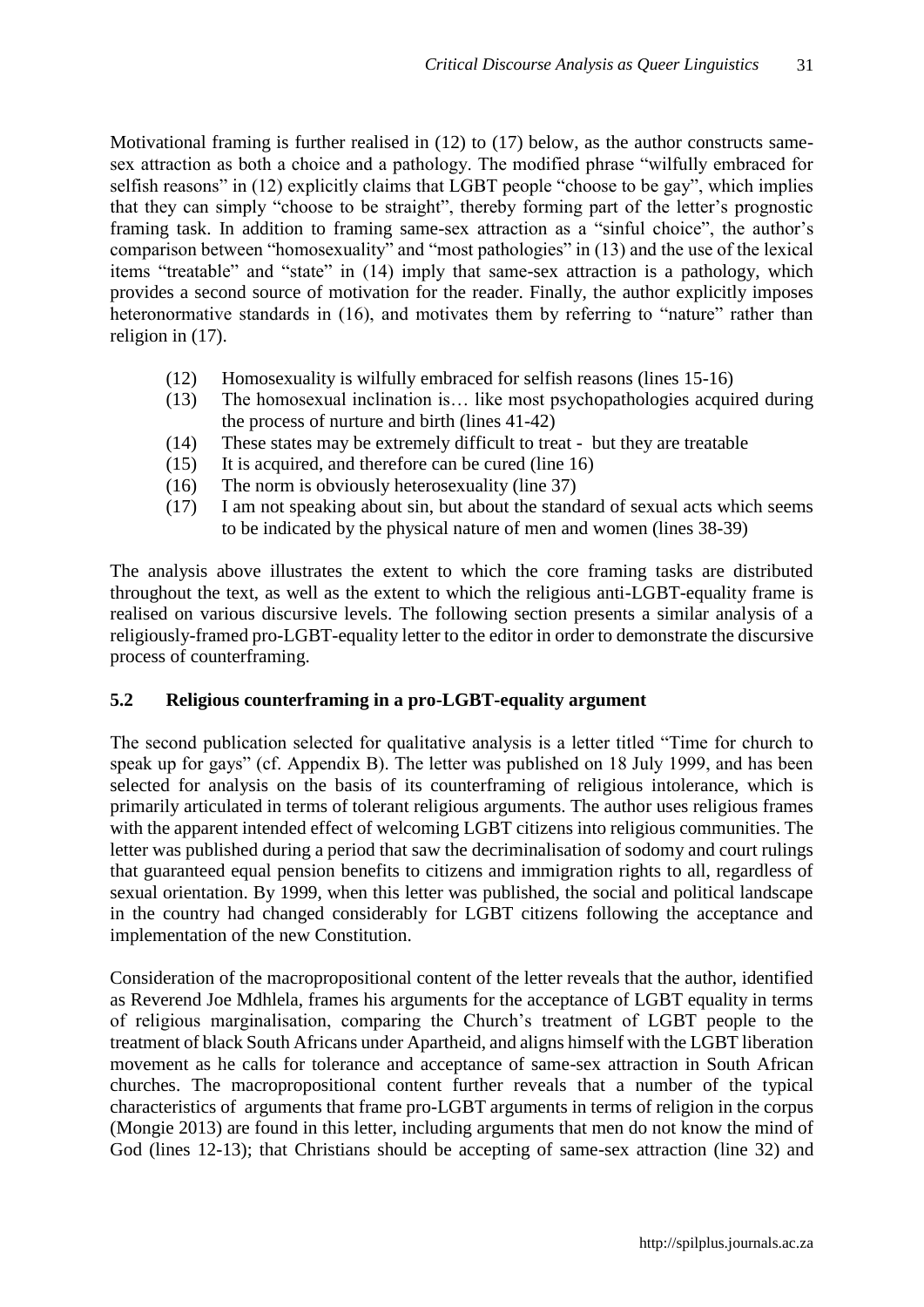defend the LGBT community (line 32); that Christians should not discriminate against gay men and women (line 32); that God created all people in his own image (lines 45-46); and that Christians should not view their subjective opinions (line 49) as truth (line 51).

Individual lexical items that are used to topicalise the church's current attitude towards LGBT people include "homophobia" (line 4), "judgment" (line 5), "pontificate" (line 6), "marginalised" (line 16), "discrimination" (line 24), "condemn" (line 26), "pain" (line 31), "tyranny" (line 34), "injustice" (line 36), and "unchallenged" (line 40). Additionally, individual lexical items that are used to topicalise the proposed attitude towards LGBT people include "defend" (line 32) and "warm up" (line 32). Analysis of the letter's macropropositions further shows that the letter's diagnostic, prognostic and motivational framing tasks are largely based on religious arguments.

# *Diagnostic framing*

Diagnostic framing is visible in (18) and (19) below, as these phrases explicitly "diagnose" the social "problem" that the writer wishes to address, namely the Church's intolerance of samesex attraction and its failure to defend the LGBT community. Unlike the letter analysed above, this author does not begin his letter with a diagnostic framing task that is comparable to the explicitly phased "homosexuality is sinful", as his use of the metaphor "household of the Lord" to refer to the Church and the omission of the agent in (18) softens this initial claim. Within this proposition, the lexical item "homophobia" constitutes the injustice component of the diagnostic frame, as it identifies the nature of the proposed social problem, while the attribution component is implied through the lexical items "in the household of the Lord", which indirectly identifies Christians or church-goers as the perpetrators of the topicalised injustice. Further, while the words "uncalled for" in (18) further soften this claim, they also presuppose that certain members of the Churchare homophobic. The letter's diagnostic framing task is spelled out more explicitly in (19), as the naming of the "Church" as the agent constitutes the attributional component of the diagnostic task, and the naming of "fail[ing] to speak up for, and "condemning [them]" constitutes the injustice component of the diagnostic task. The contrast between "speaking up for the gay and lesbian community" and "condemning them as a sinning community not worthy of God's love" in (19) is emphasised by the verb phrase "preferring instead", which characterises the Church's condemnation of the LGBT community as a choice and a preference rather than a necessity. Finally, the attributional component of the letter's diagnostic framing task is implied in (20), in which the word "even" in the phrase "even priests in churches and parishes" implies that priests have a greater obligation than other individuals to defend gay rights and are thus responsible for their suffering. Also in (20), the metaphor "raise a finger in solidarity with the gay and lesbian community" constitutes the injustice component of the diagnostic framing task, as it is used strategically to draw attention to the small amount of effort that would be required of the Church, as well as to the fact that the Church is currently unwilling to make even that amount of effort.

- (18) homophobia in the household of the Lord [is] uncalled for (line 3)
- (19) the Church has failed to speak up for the gay and lesbian community, preferring instead to condemn them as a sinning community not worthy of God's love (line 27-28)
- (20) even the priests in churches and parishes are not prepared to raise a finger in solidarity with the gay and lesbian community (line 23-24)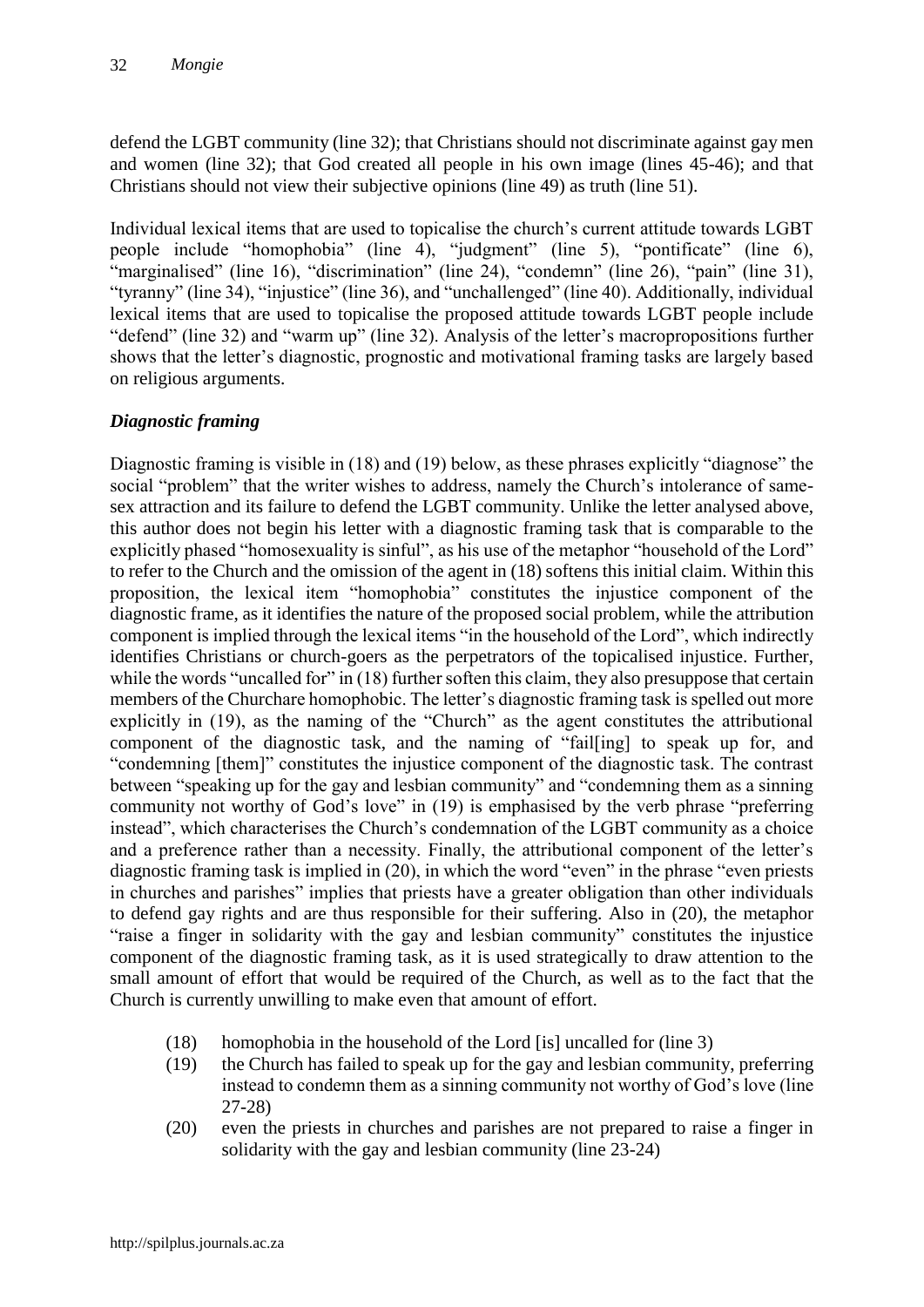## *Prognostic framing*

The prognostic framing tasks are visible in (21)-(26) below, in which the use of the metaphors "we have no business" and "judgement seat" in (22) is intended to remind readers that "only God can judge" what is sinful and what is not. An example of a presupposed meaning can be found in (22), in which the words "must begin to warm up and be ready to defend the gay and lesbian community" presuppose that the Church has been cold towards the LGBT community, and that it has not come to this community's defence. Further, the modal verb "must" in (22) makes it clear that the author's proposed solution to the problem is that the Church "warm up". The word "reminded" in the rhetorical question in (23) implies that the Church has forgotten that its purpose is to defend the needy, while the phrase "is it not perhaps time" marks the phrase "open your mouth, pronounce just sentences, and defend the needy" as an explicit suggestion. The letter's prognostic framing task is further made explicit in (24), in which the metaphor "thrown out the window" and the necessity modality "really need to" emphasise the author's view that there is no place for homophobic sentiments in the Church, and makes it clear that the author advocates "throw[ing] sanctified language and subjective opinions out of the window" as part of the solution to the social problem identified above. Lastly, the comparison between the treatment of non-white South Africans under apartheid and the Church's treatment of LGBT individuals is implied by the words "the same" in the rhetorical question in (25), implying that it is hypocritical to ignore gay rights if one defends black rights, and that the priests who preached against apartheid should now preach against homophobia. The use of the words "black people living under apartheid tyranny" in (26) makes this comparison more explicit, and implies that the Church should put the marginalisation of the LGBT community on its agenda.

- (21) we have no business… to sit on the judgement seat and pontificate against gay and lesbian people (lines 5-6)
- (22) the Church must begin to warm up and be ready to defend the gay and lesbian community from the ridicule and pain this community endures (lines 32-33)
- (23) Is it not perhaps time that the Church was reminded of the days of Lemuel, King of Massa, who was taught by his mother to "open your mouth, pronounce just sentences, and defend the needy" (line 24-25)
- (24) Opinions that have for generations been layered in sanctified language are nothing more than subjective opinions that really need to be thrown out of the window (lines 51-53)
- (25) Is it not that even the same priests who preached long and angry sermons about the evils of apartheid and discrimination now speak tentatively, if at all, about gay and lesbian issues (line 25-27)
- (26) If the liberation movement… had not challenged and put apartheid on their agenda, it is possible that we would still have black people living under apartheid tyranny (lines 34-36)

#### *Motivational framing*

In addition to forming part of the letter's prognostic framing tasks above, (25) and (26) also form part of the letter's motivational framing tasks. The author's comparison between apartheid and homophobia is high in mobilising potency, as the anti-apartheid frame is one that was highly resonant at the time. Further motivational framing tasks are visible in (27)-(31) below,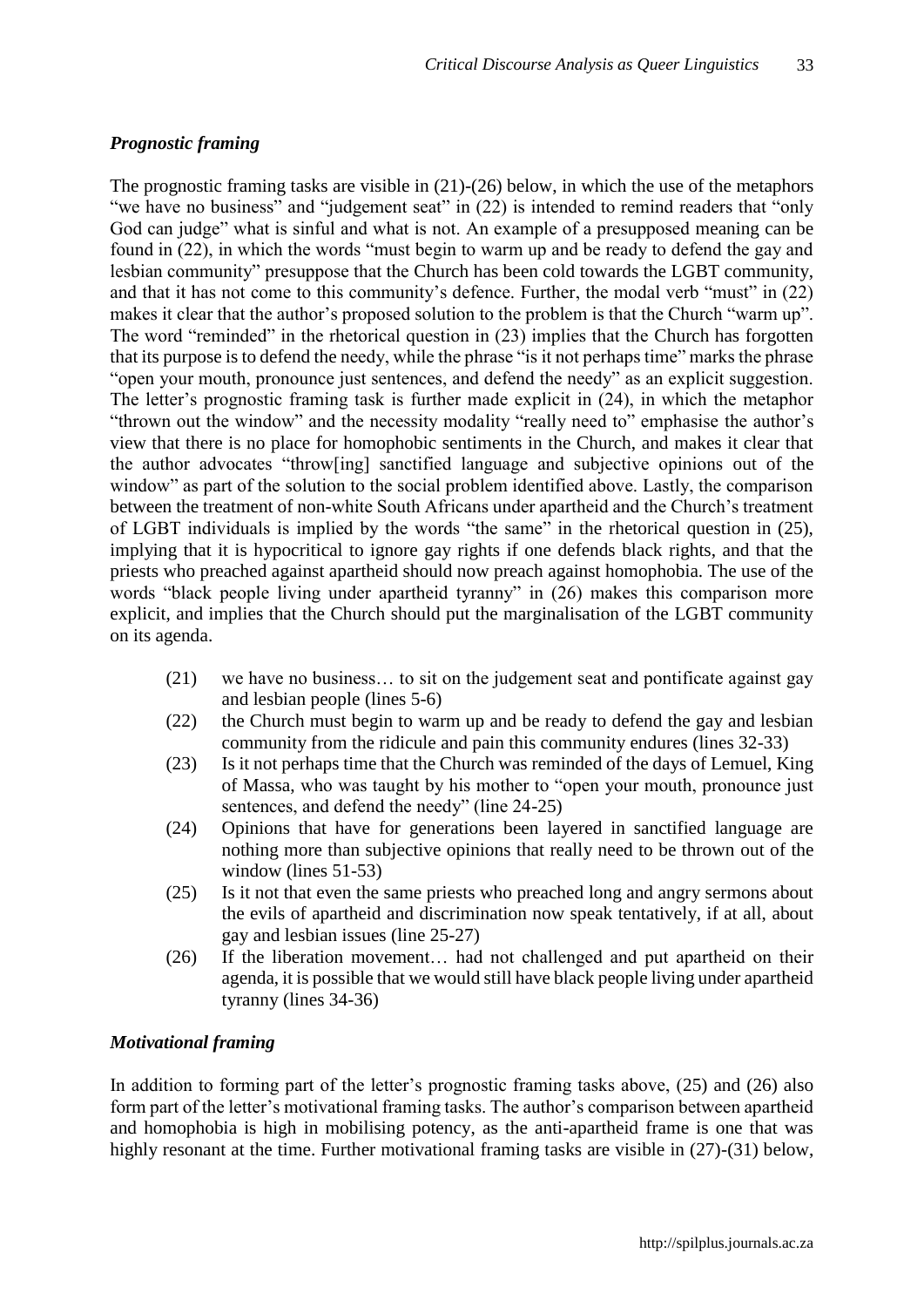in which the author motivates his claim that Christians should change their attitudes towards same-sex attraction. These tasks are achieved through the use of the lexical items "as though" and "startling" in (27), as they imply that the speaker does not believe that one can know the mind of God. This implication persists in the disclaimer found in (28), in which the apparent concession "it might be that we see gay and lesbian people as behaving in an abominable and ungodly way" is negated by the use of the contrastive conjunction "but" and modified phrase "subjective view" thereafter. Characteristic of disclaimers, the first part of the proposition expresses a concession that is not reflected in the second half of the proposition or in the bulk of the text. Moreover, the position of the concession near the end of the letter marks it as less important and possibly irrelevant. It is clear that the author makes use of this apparent concession in an attempt to reduce the extent to which his opinions may be face-threatening to the reader, rather than in a genuine attempt to validate homophobic ideologies. The author's emphasis on the subjectivity of homophobia is also evident in (29), in which the phrase "opinions have been passed on as facts" presupposes that homophobic beliefs are not based on fact, and the use of the modified phrase "the people God created in his own image" explicitly states that God created gays and lesbians and, by extension, same-sex attraction. The claim that homophobic beliefs do not have a factual basis is also made through the use of the lexical item "opinion" in (30), while the lexical items "mistake" and "deify" imply that holding on to homophobic opinions will have negative consequences for the reader.

- (27) there are those who speak as though they know the mind of God with startling clarity, they tell us what pleased God and what displeased God (line 10)
- (28) It might be that we see gay and lesbian people as behaving in an "abominable and ungodly" way. But that remains our subjective view about them (line 47- 49)
- (29) opinions have been passed on as facts that have dangerously marginalised the people God created in his own image (line 41-42)
- (30) it would be a mistake to deify our opinions (line 55-56)

While the author of the letter is afforded credibility by his status as a reverend, he attributes large parts of the letter to Reverend Larry Maze, whom he describes as "wonderful" (line 8), "compassionate" (line 9), and "good" (line 18). Further, the author makes use of characterising verbs in his attribution of the quotations, including "preached" (line 10), "expressed sadness" (line 16) and "as the bishop correctly put it" (line 46). Finally, paragraphs 14 to 16 demonstrate a pattern identified by Scollon (1998) in which propositions following a direct quotation are ambiguously voiced, in the sense that it is unclear whether they are to be attributed to the quoted source or to the author of the letter. Such strategies lend credibility to propositions that may otherwise be rejected by the reader. Similarly to the analysis in section 5.1 above, the analysis presented here demonstrates the extent to which the core framing tasks are distributed throughout the text, as well as the extent to which the religiously-framed pro-LGBT-equality argument is realised on various discursive levels.

### **6. Discussion**

The data analyses above illustrate many of the characteristics of the religiously-framed pro- and anti-LGBT-equality arguments that make up the corpus. Some of these characteristics include the use of Biblical terms such as "sinful" (22 September 1996 line 13), "immoral" (22 September 1996 line 21), "sodomite" (22 September 1996 line 21), "abomination" (22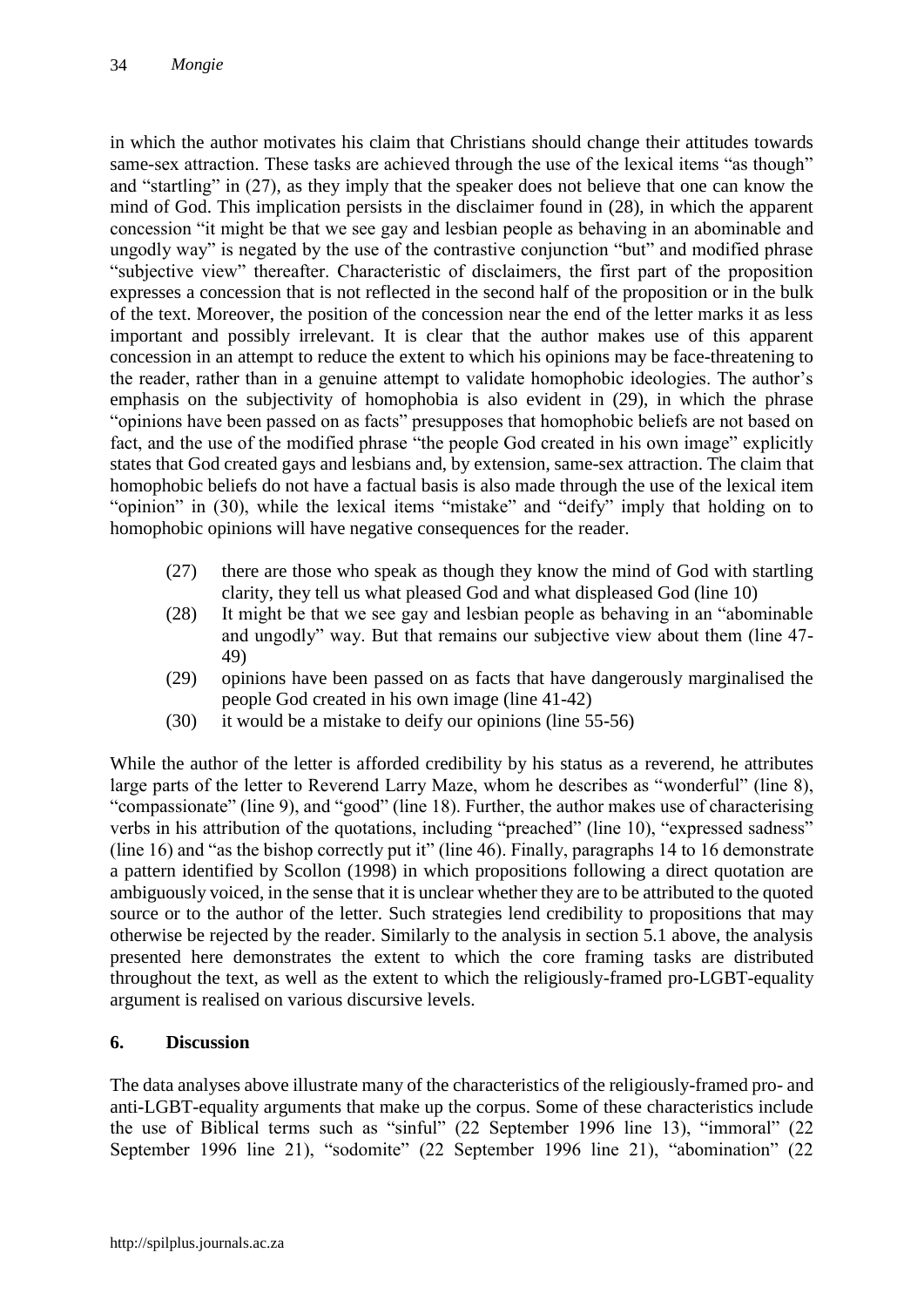September 1996 line 20) and "aberration" (22 September 1996 line 49) in religiously-framed anti-LGBT-equality arguments, and the use of more secular and political lexical items such as "marginalised" (18 July 1999 line 19), "solidarity" (18 July 1999 line 124), "discrimination" (18 July 1999 line 26), "community" (18 July 1999 line 24 ) and "agenda" (18 July 1999 line 35) in religiously-framed pro-LGBT-equality arguments. The difference between these groups of lexical items echoes a further identifiable characteristic of the religiously-framed pro- and anti-LGBT-equality arguments that make up the corpus, namely the fact that the latter are typically phrased in a way that expresses a higher degree of certainty than the former. This can be seen in the diagnostic framing tasks of the letters analysed above, in which the anti-LGBTequality letter's diagnostic task states that "homosexuality is sinful" (22 September 1996 line 13), while the pro-LGBT-equality letter's diagnostic task merely states that "homophobia… is uncalled for" (18 July 1999 line 4), as there is a clear difference in the degree of certainty expressed by the lexical item "sinful" and the lexical items "uncalled for".

The author of the pro-LGBT-equality letter comments on this difference in degree of certainty, explaining that some Christians "speak of certainty as the hallmark of faithful people" (18 July 1999 line 14), while others, including him, recognise the "ambiguities" (18 July 1999 line 15) of life. This difference in the expression of certainty is further visible in the two letters' prognostic and diagnostic framing tasks, as the anti-LGBT-equality letter's prognostic framing task offers a clear solution to the diagnosed "problem", namely that same-sex attraction "can be cured in psychotherapy" (22 September 1996 line 46), while the pro-LGBT-equality letter's prognostic framing task suggests that homophobic attitudes "be thrown out of the window" (18 July 1999 line 52-53) without offering tangible suggestions of how this may be accomplished. The motivational framing tasks demonstrate the same characteristics, as the anti-LGBTequality letter's motivational framing tasks consist of two Bible verses that are cited frequently in such arguments, namely "you shall not lie with a male as with a woman" (22 September 1996 line 20) and "neither fornicators, nor idolaters, nor homosexuals, nor sodomites will inherit the kingdom of God" (22 September 1996 line 21-22), as well as several other claims that samesex attraction is "a distortion of God's creative intent". The anti-LGBT-equality letter claims further that same-sex attraction is a choice that is "wilfully embraced", a "psychopathology", and not "the norm" that is "indicated by the physical nature of men and women['s bodies]". In contrast, the pro-LGBT-equality letter's motivational framing task merely consists of propositions that label religiously-motivated homophobia as "subjective views" (18 July 1999 line 53) and "opinions" (18 July 1999 line 52).

Interestingly, the anti-LGBT-equality letter (22 September 1996) contains significantly more disclaimers than the pro-LGBT-equality letter, including (31)-(36):

- (31) The constitution bans all discrimination against people, including discrimination on the basis of sexual orientation (line 5-6)
- (32) a homosexual orientation is not acquired, it is innate, a biological given  $(=10)$
- (33) Nobody would choose to be a homosexual in the midst of such intolerance, animosity and inhumane isolation (line 26-27)
- (34) I have no reason to believe that genuine homosexuals have freely chosen their sexual orientation (line 30-31)
- (35) sexual orientation cannot be described as sinful or immoral (line 31-32)
- (36) Homosexuals ought to be treated with love and be given the full protection under the law (36-37)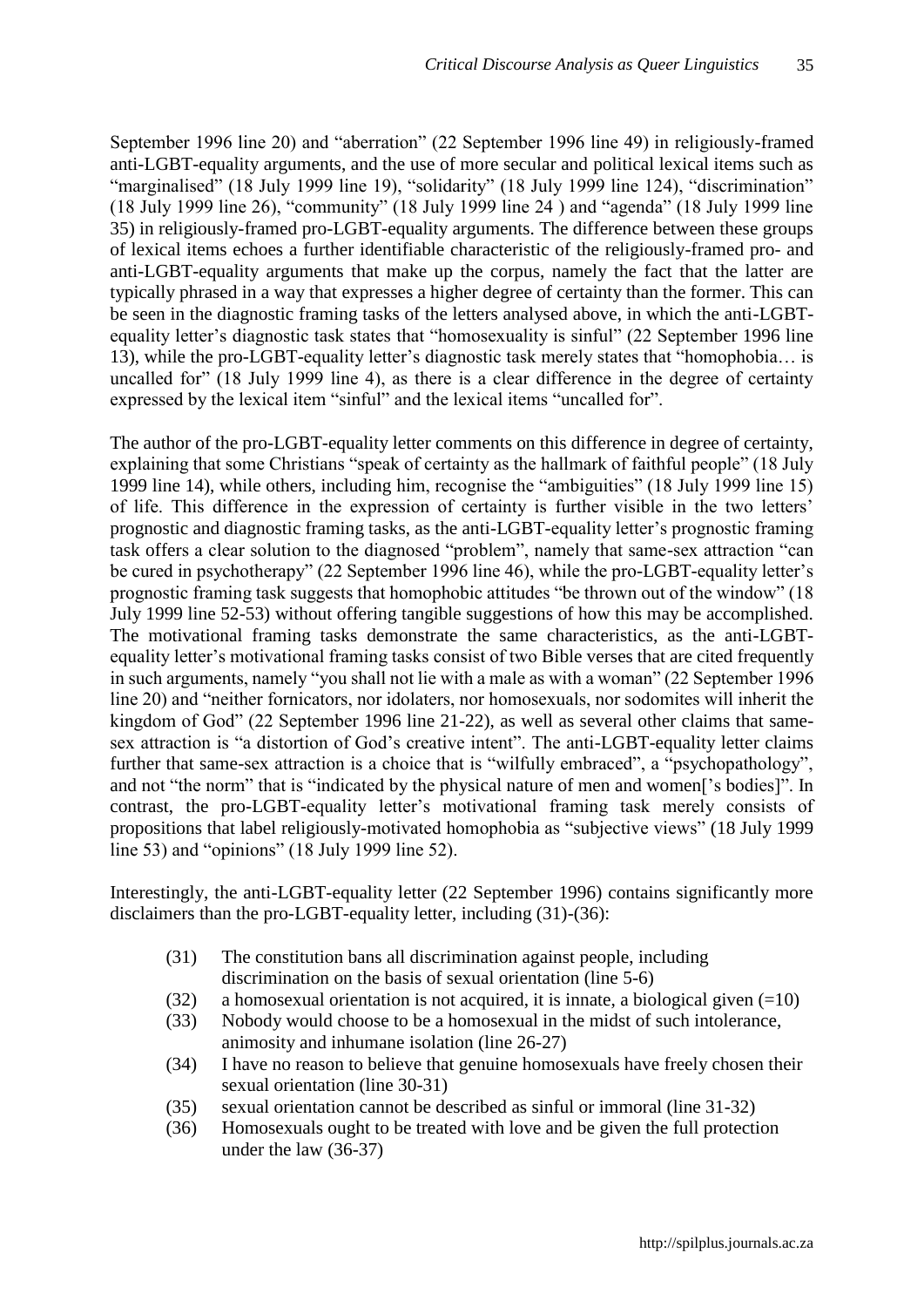These disclaimers are negated in various ways, including the use of the contrastive conjunction "but" in the sentences following (33) and (35), and the use of the contrastive conjunction "while" before the sentence in (36). In comparison, the pro-LGBT-equality letter (18 July 1999) contains only one:

(37) It might be that we see gay and lesbian people as behaving in an abominable and ungodly way (line  $47-49$ ) (=28)

As is the case with the majority of the disclaimers discussed above, this disclaimer is negated by the use of the contrastive conjunction "but" in the sentence following the disclaimer in (37). It appears that the high degree of certainty expressed by the propositions in the anti-LGBTequality letter enable or perhaps even require the author to make use of more disclaimers without jeopardising the letter's mobilising potency.

The analyses also illustrate some of the ways in which popular media frames, such as the "homosexuality is wrong" frame, can be counterframed by challenging the claims put forth by members of the out-group and providing alternative perspectives within the same frame. Specific examples of such counterframing can be seen in extracts from the pro-LGBT-equality letter (18 July 1999) in (38)-(42) below, in which the Church's homophobia is described as "uncalled for" in (38), as "subjective view[s]" in (39), and as "subjective opinions" in (40). Further examples of counterframing can be seen in (41), in which the expression of homophobic opinions is described as "pontificating", and in (42), in which the author casts doubt on claims that Christians know God's views on same-sex attraction by making use of the terms "as though" and "startling clarity".

- (38) homophobia in the household of the Lord [is] uncalled for (line 3)  $(=18)$
- (39) It might be that we see gay and lesbian people as behaving in an "abominable and ungodly" way. But that remains our subjective view about them (line 47- 49) (=28)
- (40) Opinions that have for generations been layered in sanctified language are nothing more than subjective opinions that really need to be thrown out of the window (lines  $51-53$ ) (=24)
- (41) we have no business… to sit on the judgement seat and pontificate against gay and lesbian people (line  $5-6$ ) (=21)
- (42) there are those who speak as though they know the mind of God with startling clarity, they tell us what pleased God and what displeased God (line 10)  $(=27)$

These examples make it clear that the core framing tasks that are necessary for social mobilisation are realised through various discursive processes, including easily identifiable processes such as the selection of polarising lexical items and modifiers, and less readily identifiable processes, such as the strategic use of implicature, presupposition, rhetorical devices and attribution. In addition to highlighting the extent to which a CDA analysis lends itself to a CAF analysis, the analyses presented above also draw attention to the ways in which CDA lends itself to QL, as it provides the analyst with a checklist of discursive strategies and framing tasks that can be examined in order to bring to light the (re)production of heteronormative and homophobic ideology that might not otherwise be identifiable to the Queer Linguist.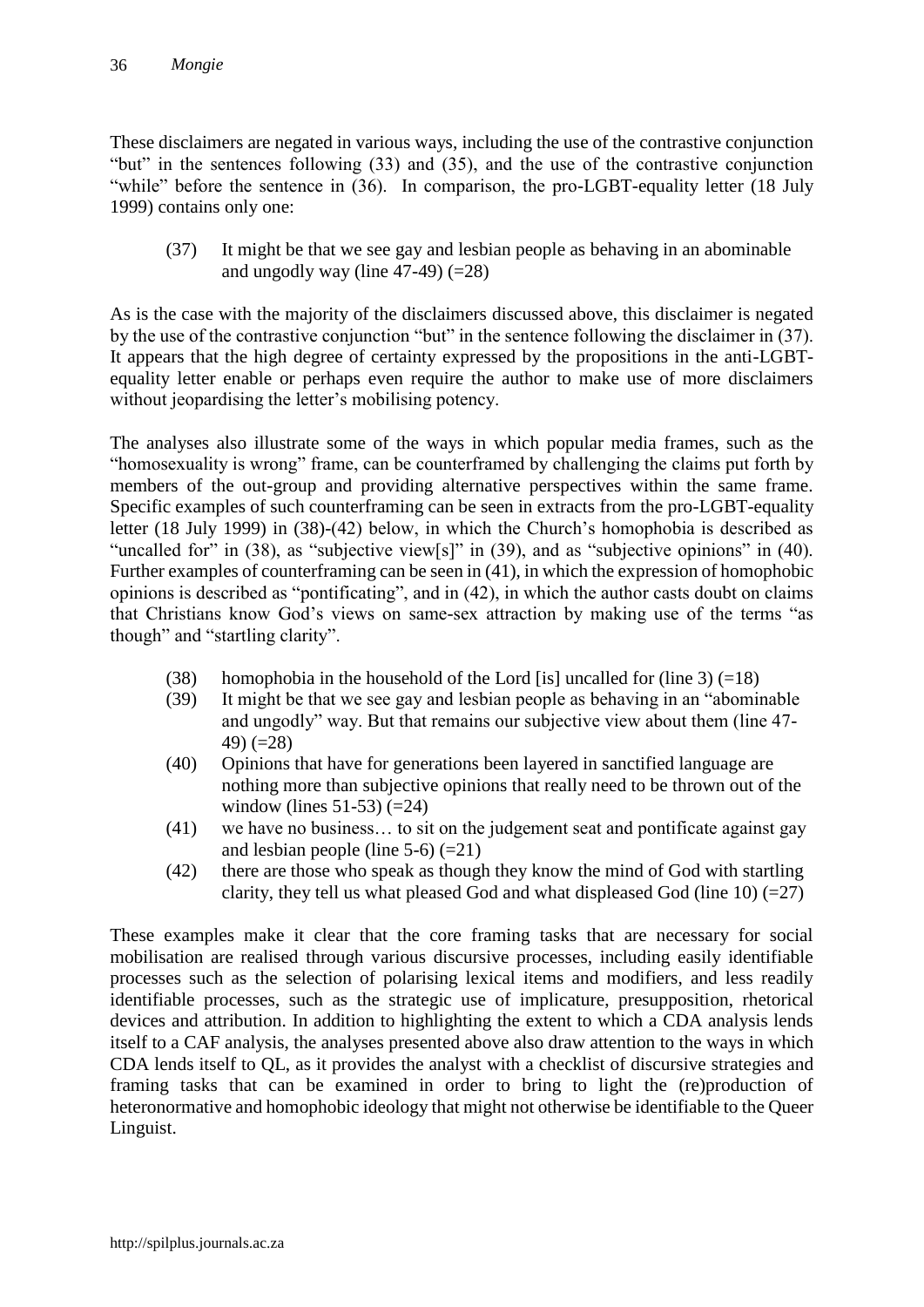## **7. Conclusion**

The aim of this article was to illustrate the ways in which religiously-framed pro- and anti-LGBT rights arguments are discursively framed, and to demonstrate the methodological overlap between CDA and QL and between CDA and CAF. In light of the findings discussed above, I propose that, used in combination, CDA, CAF and QL can enable the discourse analyst to examine discursive framing at both the productive and the consumptive levels. Such an approach can also provide LGBT individuals and allies wishing to make use of public discourse spaces to promote pro-LGBT-equality attitudes with (i) an overview of arguments commonly used in religious frames; (ii) an exposition of the three framing tasks that constitute the type of collective action frames that bring about social mobilisation; and (iii) an indication of the ways in which undesirable arguments can be counterframed discursively. Finally, this approach also highlights the extent to which respected members of the community can contribute to our conceptualisation of LGBT equality through participation in mass media discourses.

## **References**

Afshar, A. 2006. The anti-gay rights movement in the United States: The framing of religion. *Essex Human Rights Review* 3(1): 64-79.

Adamczyk, A. and C. Pitt. 2009. Shaping attitudes about homosexuality: The role of religion and cultural context. *Social Science Research* 38: 338-351.

Benford, R.D. and D.A. Snow. 2000. Framing processes and social movements: An overview and assessment. *Annual Review of Sociology* 26: 611-639.

Butler, A.H., A.H. Alpaslan, J. Strumpher and G. Astbury. 2003. Gay and lesbian youth experiences of homophobia in South African secondary education. *Journal of Gay & Lesbian Issues in Education* 1(2): 3-28.

Chong, D. and J.N. Druckman. 2007. Framing theory. *Annual Review of Political Science* 10: 103-126.

Cilliers, C. 2007. Media and sexual orientation: The portrayal of gays and lesbians. In P.J. Fourie (ed.) *Media studies volume 2: Policy, management and media representation.* Cape Town: Juta and Co.

Croucher, S. 2002. South Africa's democratisation and the politics of gay liberation. *Journal of Southern African Studies* 28(2): 315-330.

Dreyer, Y. 2006. Prejudice, homophobia and the Christian faith community. *Verbum et Ecclesia*  27(1): 155-173.

Gamson, W.A. 2004. Bystanders, public opinion, and the media. In D.A. Snow, S.A. Soule and H. Kriesi (eds.) *The Blackwell companion to social movements.* Oxford: Blackwell Publishing.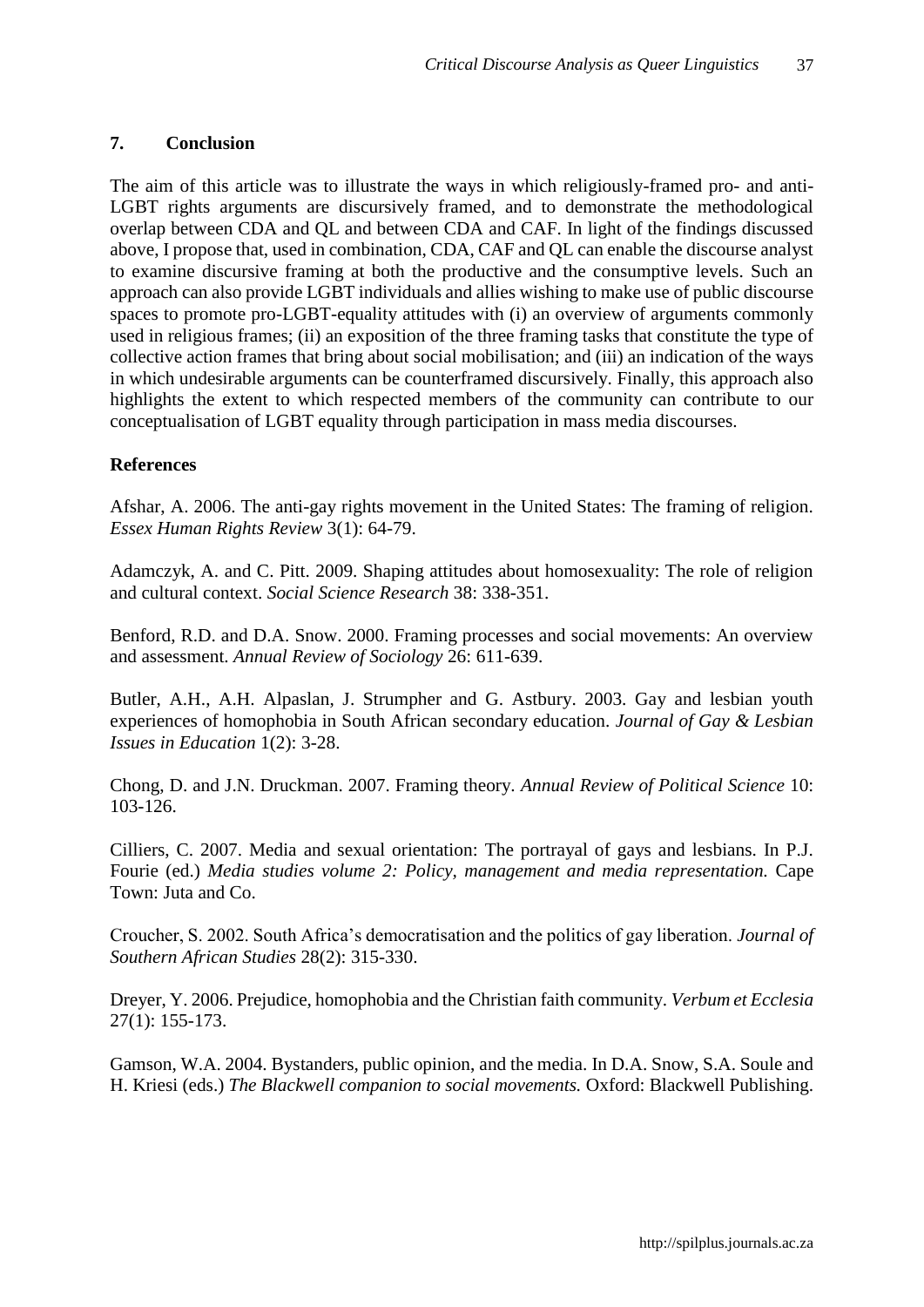Klein, A.G., C.M. Byerly and T.M. McEachern. 2009. Counterframing public dissent: An analysis of anti-war coverage in the U.S. media. *Critical Studies in Media Communication*  26(4): 331-350.

Mongie, L.D. 2013. *The discourse of liberation: The portrayal of the gay liberation movement in South African news media from 1982 to 2006.* Doctoral dissertation. Stellenbosch: University of Stellenbosch.

Mongie, L.D. 2015. The discourse of liberation: Frames used in characterising the gay liberation movement in two South African newspapers. *Stellenbosch Papers in Linguistics PLUS* 46: 67-83.

Motschenbacher, H. 2011. Taking queer linguistics further: Sociolinguistics and heteronormativity research. *International Journal of Sociology and Language* 212: 149-179.

Msibi, T. 2012. "I'm used to it now": Experiences of homophobia among queer youth in South African township schools. *Gender and Education* 24(5): 515-533.

Nel, J.A. and M. Judge. 2008. Exploring homophobic victimisation in Gauteng, South Africa: Issues, impacts and responses. *Acta Criminologica* 21(3): 19-36.

Pan, Z. and G.M. Kosicki. 1993. Framing analysis: An approach to news discourse. *Political Communication* 10: 55-75.

Reese, S.D. 2003. Framing public life: A bridging model for media research. In S.D. Reese, O.H. Gandy and A.E. Grant (eds.) *Framing public life: Perspectives on media and our understanding of the social world.* Mahwah, NJ: Lawrence Erlbaum Associates.

Reid, G. and T. Dirsuweit. 2002. Understanding systemic violence: Homophobic attacks in Johannesburg and its surrounds. *Urban Forum* 13(3): 99-126.

Scollon, R. 1997. Attribution and power in Hong Kong news discourse. *World Englishes* 16(3): 383-393.

Scollon, R. 1998. *Mediated discourse as social interaction: A study in news discourse.* New York: Longman.

Snow, D.A. and R.D. Benford. 1988. Ideology, frame resonance and participant mobilisation. *International Social Movement Research* 1: 197-217.

Squires, C.R. 2011. Bursting the bubble: A case study of counter-framing in the editorial pages. *Critical Studies in Media Communication* 28(1): 30-49.

Van Dijk, T.A. 1985. Structures of news in the press. In T.A. Van Dijk (ed.) *Discourse and communication*. Berlin: De Gruyter,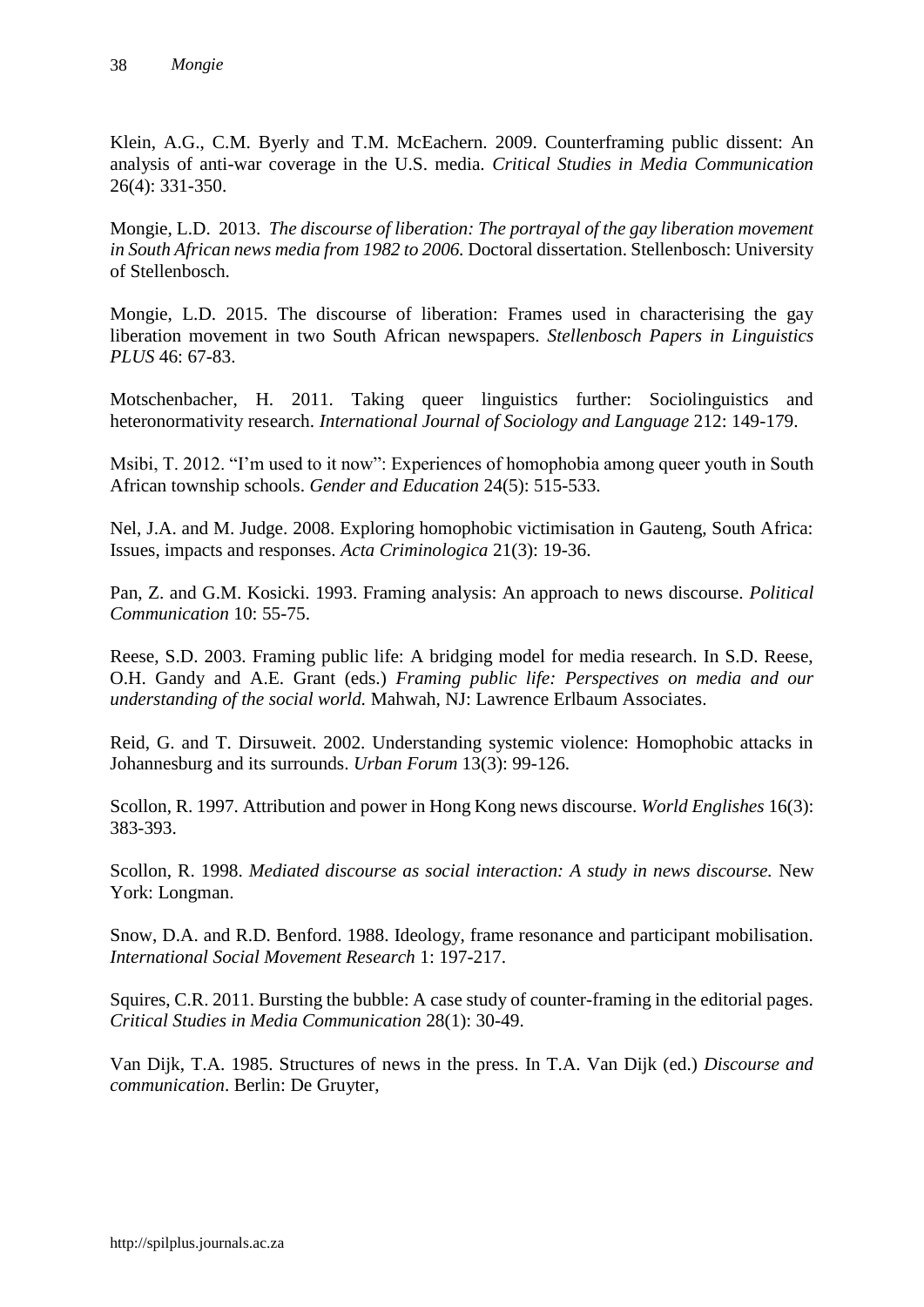Van Dijk, T.A. 1991. The interdisciplinary study of news as discourse. In K. Bruhn-Jensen and N. Jankowski (eds.) *Handbook of qualitative methods in mass communication research.*  London: Routledge.

Van Dijk, T.A. 1993. Principles of critical discourse analysis. *Discourse and Society* 4(2): 249- 283.

Van Dijk, T.A. 1995a. Discourse analysis as ideology analysis. In C. Schaffner and A. Wenden (eds.) *Language and peace.* Aldershot: Dartmouth Publishing.

Van Dijk, T.A. 1995b. Discourse semantics and ideology. *Discourse and Society* 6(2): 243-289

Van Dijk, T.A. 1998. Opinions and ideologies in the press. In A. Bell and P. Garret (eds.) *Approaches to media discourse.* Oxford: Blackwell Publishers.

Van Dijk, T.A. 2001. Discourse, ideology and context. *Folia Linguistica* 35(1-2): 11-40.

Van Dijk, T.A. 2003. Critical discourse analysis. In D. Schiffrin, D. Tannen and H.E. Hamilton (eds.) *The handbook of discourse analysis.* Oxford: Blackwell.

Van Dijk, T.A. (ed.) 2007. *Discourse studies*. London: Sage.

Walter, N. 2006. *Out in the media? Knowledge, attitudes and practices of the media towards lesbian, gay, bisexual, transgender and intersex issues and stories.* Johannesburg: Community Media for Development for Gay and Lesbian Archives of South Africa.

Wells, H. and L. Polders. 2006. Anti-gay hate crimes in South Africa: Prevalence, reporting practices, and experiences of the police. *Agenda* 20(67): 20-28.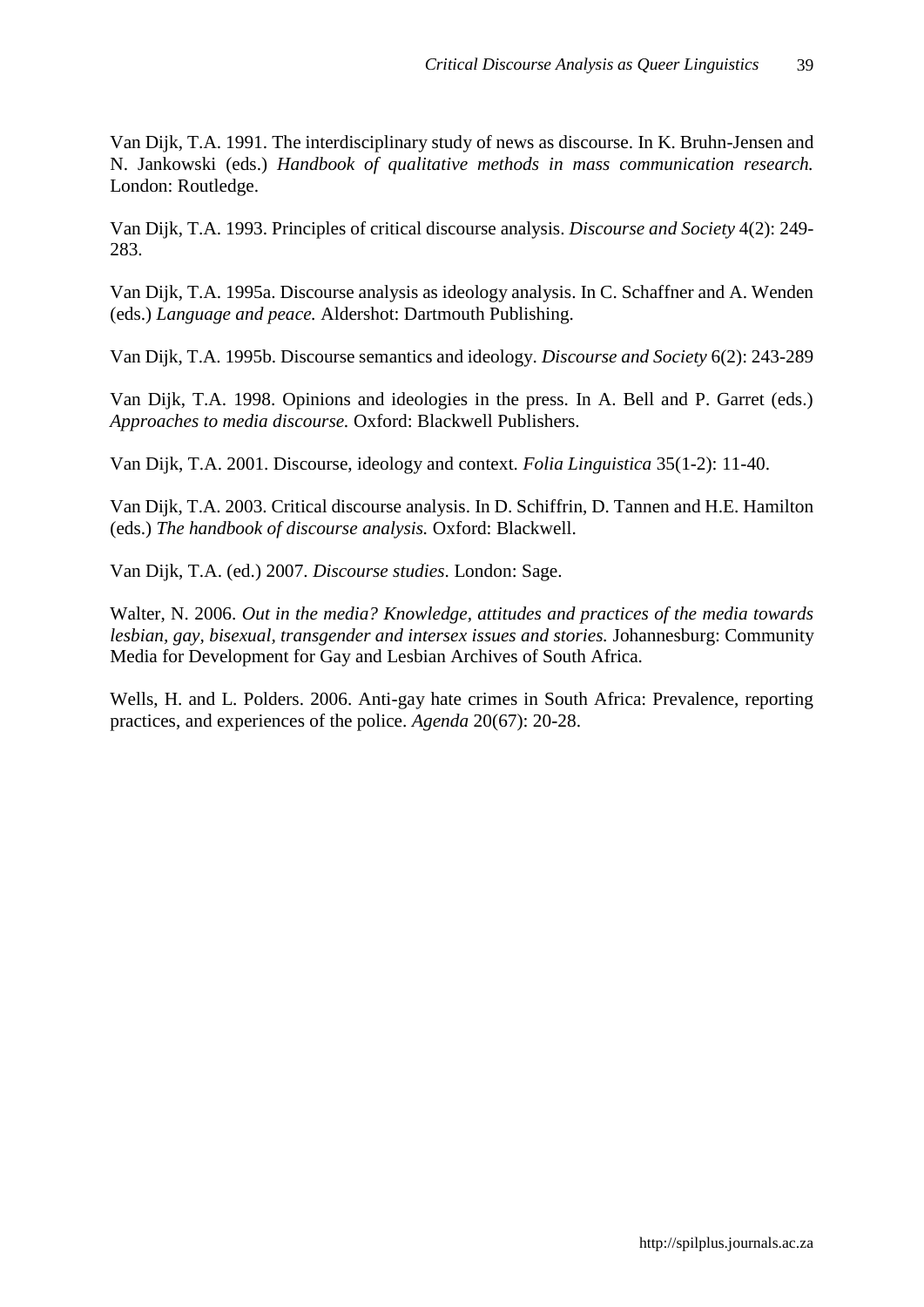# **Appendix A**

- **Homosexuality is all in the individual's mind (22 September 1996)**
- **HOMOSEXUALITY should be seen as a curable psychological state, says Rev**
- **LEBAMANG SEBIDI (below), executive director of the Trust for Educational**
- **Advancement in South Africa.**
- The constitution bans all discrimination against people, including discrimination on the basis
- of sexual orientation.
- But this ban does not exempt churches from continually trying to clarify their understanding
- of the ethical intricacies concerning homosexuality.
- The abrasiveness with which President Robert Mugabe and his Zimbabwean supporters
- handle this question indicates the wild emotions the issue evokes.
- When one listens carefully to the debate raging around this issue, one can discern two major
- positions that can be labelled the Conservative Christian Stand and the Liberal Stand.
- The Conservative Christian Stance is unambiguous: homosexuality is sinful for two reasons.
- It is a distortion of God's creative intent and all you have to do to realise this is to look at the
- physical structure of human genitalia. Secondly, homosexuality is wilfully embraced for
- selfish reasons. It is not an innate tendency. It is acquired and can therefore be cured-
- especially through a spiritual conversion.
- Biblical texts just about clinch the argument against homosexuality, say the **Conservative**
- Christian Stance, quoting verses such as:
- "You shall not lie with a male as with a woman. It is an abomination" (Lev 18:22).
- "Neither fornicators, nor idolaters, nor homosexuals, nor sodomites (will inherit the kingdom
- of God)" (1 Cor 6:9).
- The Liberal Stance is also quite simple: a homosexual orientation is not acquired- it is innate,
- a biological given about which nothing can be done. And if God is the creator of
- everything, that should include this sexual tendency.
- Nobody would choose to be a homosexual in the midst of such intolerance, animosity and
- inhumane isolation.
- This stance appeals to society to let true homosexuals be as they are also normal human beings.
- I have no reason to believe that genuine homosexuals have freely chosen their sexual
- orientation. And if this is true, their sexual orientation cannot be described as sinful or
- immoral. But we must distinguish the inclination from homosexual acts, which are often voluntary.
- It is also a mistake to argue that society ought to regard homosexual acts as just as normal as
- heterosexual acts.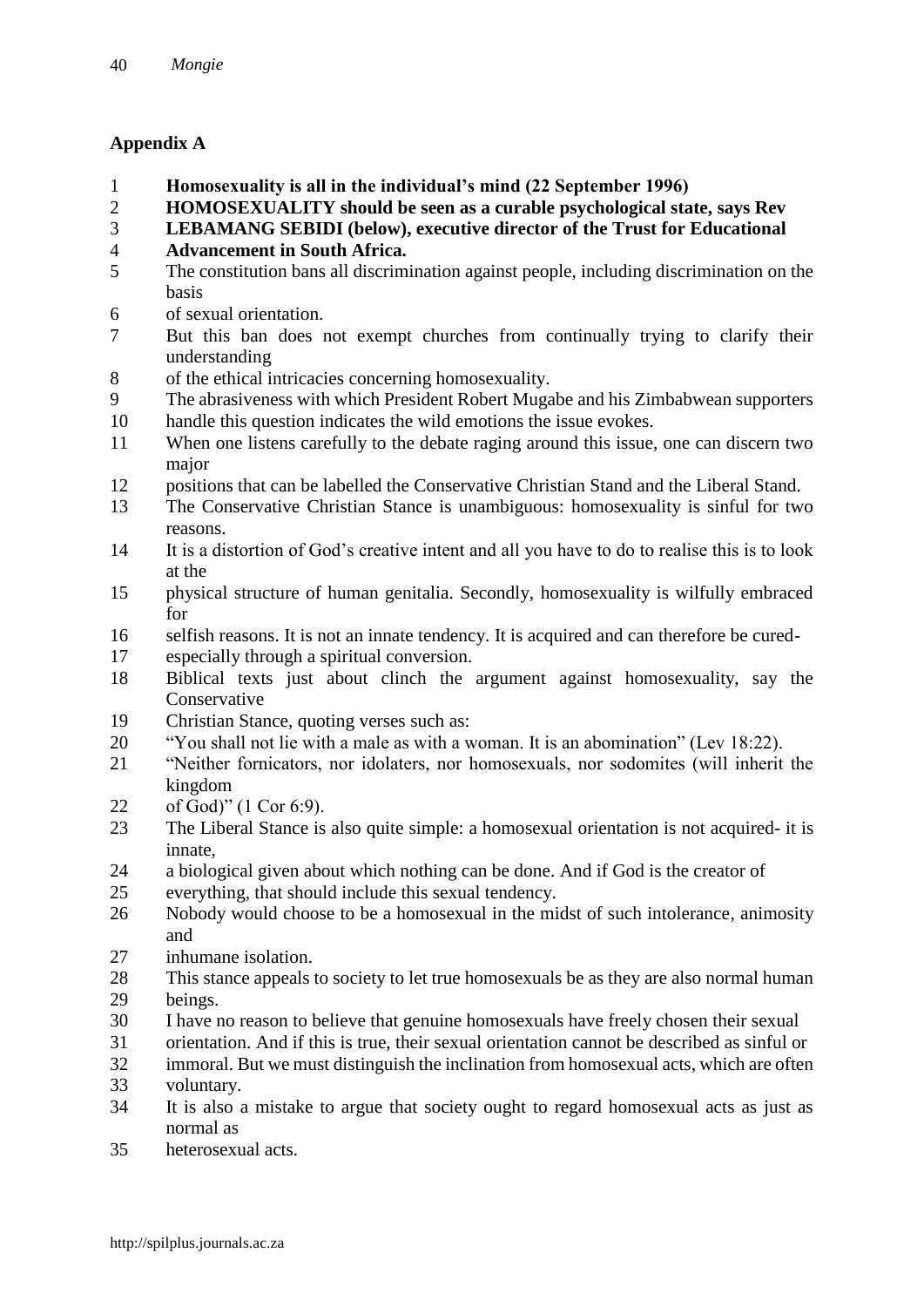- While homosexuals ought to be treated with love and be given the full protection under the
- law, I do not accept that homosexual acts are normal. The norm is obviously heterosexuality.
- I am not speaking about sin, but about the standard of sexual acts which seems to be indicated
- by the physical nature of men and women.
- What should homosexuals do, given that they are not responsible for this inclination?
- God did not create this inclination. The homosexual inclination is not innate. It is more like
- most psychopathologies acquired during the process of nurture and growth. The
- subconscious mind the so-called unperceived source of our conscious feelings, desires
- and actions lies at the bottom of most of these perplexing inclinations. And society, in many
- subtle ways of socialisation-gives us these unconsciously acquired psychopathologies.
- If homosexuality is acquired, it can be cured through psychotherapy. The homosexual
- orientation is unlikely to be found in the genes, it is certainly in the mind.
- Homosexuality falls in the same category as abnormal states of mind such as paedophilia,
- kleptomania, nymphomania, etc. Nobody rewards these psychological states or aberrations as
- normal or irreversible. These states may be extremely difficult to treat **–** but they are treatable.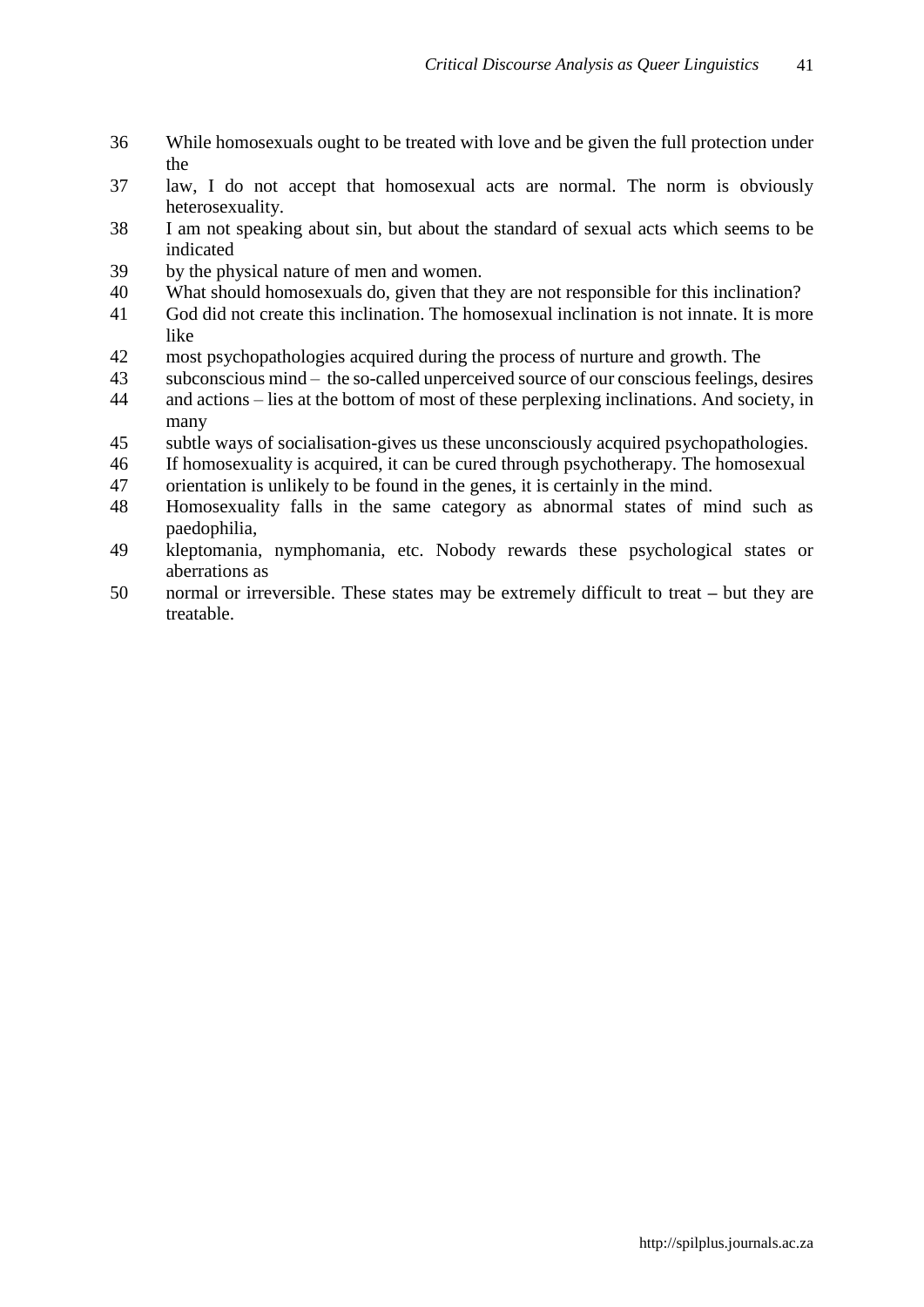# **Appendix B**

- 1. **Time for the church to speak up for gays (18 July 1999)**
- 2. **The Gospel Truth**
- 3. **Rev. Mdheela**
- 4. I wrote last week that the homophobia in the household of the Lord was uncalled for, and that
- 5. we have no business as a Church, or as a religious movement for that matter, to sit on the
- 6. judgement seat and pontificate against gay and lesbian people. To so would be to deify our
- 7. opinions.
- 8. To close the subject, I felt it proper to share with you what I regard as a wonderful and
- 9. compassionate ministry and sermon delivered by the Right Reverend Larry Maze at St Mark
- 10. Episcopal Church at Arkansas in the United States last September.
- 11. Taking a stand for the gay and lesbian people, the Bishop of Arkansas preached in part as
- 12. follows: "And yet, today there are those who speak as though they know the mind of God,
- 13. with startling clarity, they tell us what pleased God and what displeased God. They speak
- 14. of certainty as the hallmark of faithful people. Yet, some of us continue to experience
- 15. God as the one who chose to live in the midst of our tensions, in the midst of ambiguities, in
- 16. the midst of our life and yet always more than life. Always drawing us to truth
- 17. greater that the truth of a given moment."
- 18. The good bishop went on to express sadness that it had been experienced that "the
- 19. marginalised people in any society are kept at the margins because of the opinions of the
- 20. majority of those in power."
- 22 Is it not the case that the majority of our people, the heterosexuals or the so-called straight people, have this wonderful opinion about themselves as perfected people?
- 23 Is it not that even the priests in churches and parishes are not prepared to raise a finger in
- 24 solidarity with the gay and lesbian community because if they did they would be seen as
- 25 imperfect people? The same priests who preached long and angry sermons about the evils of
- 26 apartheid and discrimination now speak tentatively, if at all, about gay and lesbian issues.
- 27 In many ways the Church has failed to speak up for the gay and lesbian community,
- 28 preferring instead to condemn them as a sinning community not worthy of God's live.
- 29 Is it not perhaps time that the Church was reminded of the days of Lemuel, King of Massa,
- 30 who was taught by his mother to "open your mouth, pronounce just sentences, and defend
- 31 the needy and the poor".